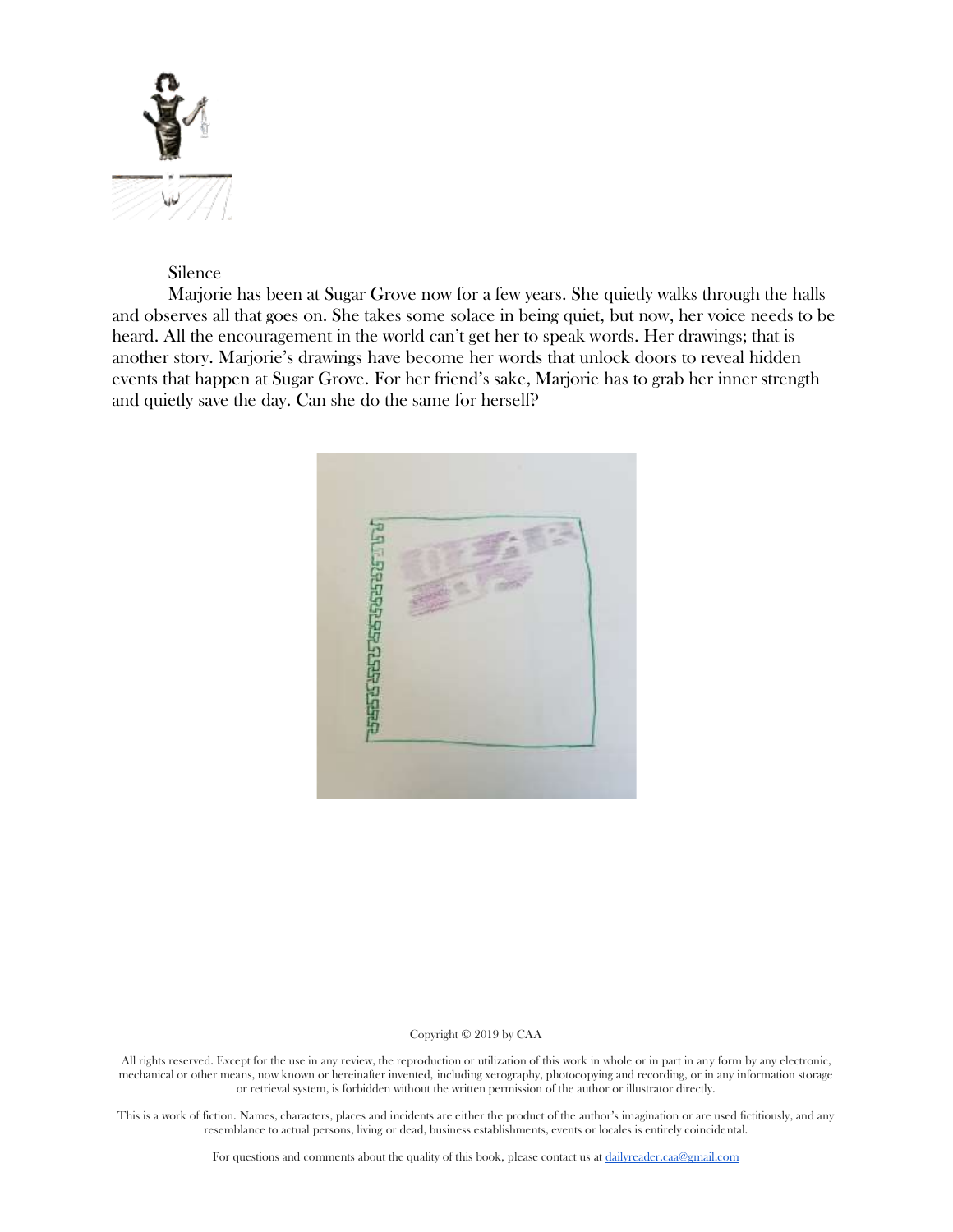

Marjorie walks into the community room this morning and looks around at the scene for today. Over to her left she sees Mr. Martone doing what he always does, playing chess by himself. Poor thing, she thinks to herself, after all those years of teaching music, an accident caused him to go deaf. Marjorie watches his silence with empathy. Scanning the wall further she sees 'the twins' dealing out cards to each other. They aren't really twins, but ever since they have been here at Sugar Grove they have been inseparable; the staff keeps an eye on them anticipating mischief; only Marjorie knows they're harmless and actually quite protective of the people around them. The far wall has had its drapes drawn so everyone can see and/or go to the courtyard outside, Marjorie sees that her favorite bench is free so she heads outside but not before she takes a quick peek to her right to verify that everyone else is in their normal places. Satisfied, she continues on out the door to her bench under the willow tree, the one that has four bird's nests in it this year.

Marjorie has been at Sugar Groves for many years now, since right before she turned sixteen, to be exact, when her father did not know what to do with her anymore. He was told that she has withdrawn from the world and needs a place that can bring her back. Marjorie thinks putting her here was simpler for her father than having to find out what had happened. She doesn't blame her father; she loves him and understands why she is here. She also likes the solitude it has given her. The day silence took over her life, the day she became invisible to everyone, was also the day she decided that the only ones who cared about her, don't need to hear her voice. They 'listen' to what she doesn't say. The staff here has been nice, as long as you avoid Nurse crabby, Marjorie doesn't know what her problem is lately, but she does seem overly crabby in recent days. She has never been particularly pleasant, but lately, it's been worse. Marjorie will keep her ears open, she is likely to find out the answer before anyone else. That is the advantage to being silent, everyone assumes you can't hear either.

Sitting on her bench gives Marjorie a chance to think, think about all those chances she has had to speak up but still chose not to. Speaking up always got her in trouble in the past, or someone else. It seemed that every time she spoke up, someone in her life either left or got hurt. No good comes from speaking the truth. People only want to hear lies; they like to fool themselves into thinking that all is right with the world in general and that all is right within their own world too.

On a clear day, like today, Marjorie likes to think about her young self. Things were different then, her family was intact, her friends were still her friends, and her school still appeared to be a safe place to be. It is on days like today that she would have run over to friend's house to play all day outside. They would hop from one house to the other playing different things, eating lunch at a different person's houses each time and sometimes dinner at yet another's. Now the thought of being around those same people only churns despair.

Imagine walking into someone's house and seeing someone you knew there. One minute you are playing with your friend, then a man comes in the room and you recognize him and jump up and say, "Hi Fred!" because you have seen him a dozen times before. Imagine also, a woman walking in at the same time and watching her cry. The next thing you know, Fred is gone from your life and so is your friend. They moved away a week later.

#### Copyright © 2019 by (CAA

All rights reserved. Except for the use in any review, the reproduction or utilization of this work in whole or in part in any form by any electronic, mechanical or other means, now known or hereinafter invented, including xerography, photocopying and recording, or in any information storage or retrieval system, is forbidden without the written permission of the author or illustrator directly.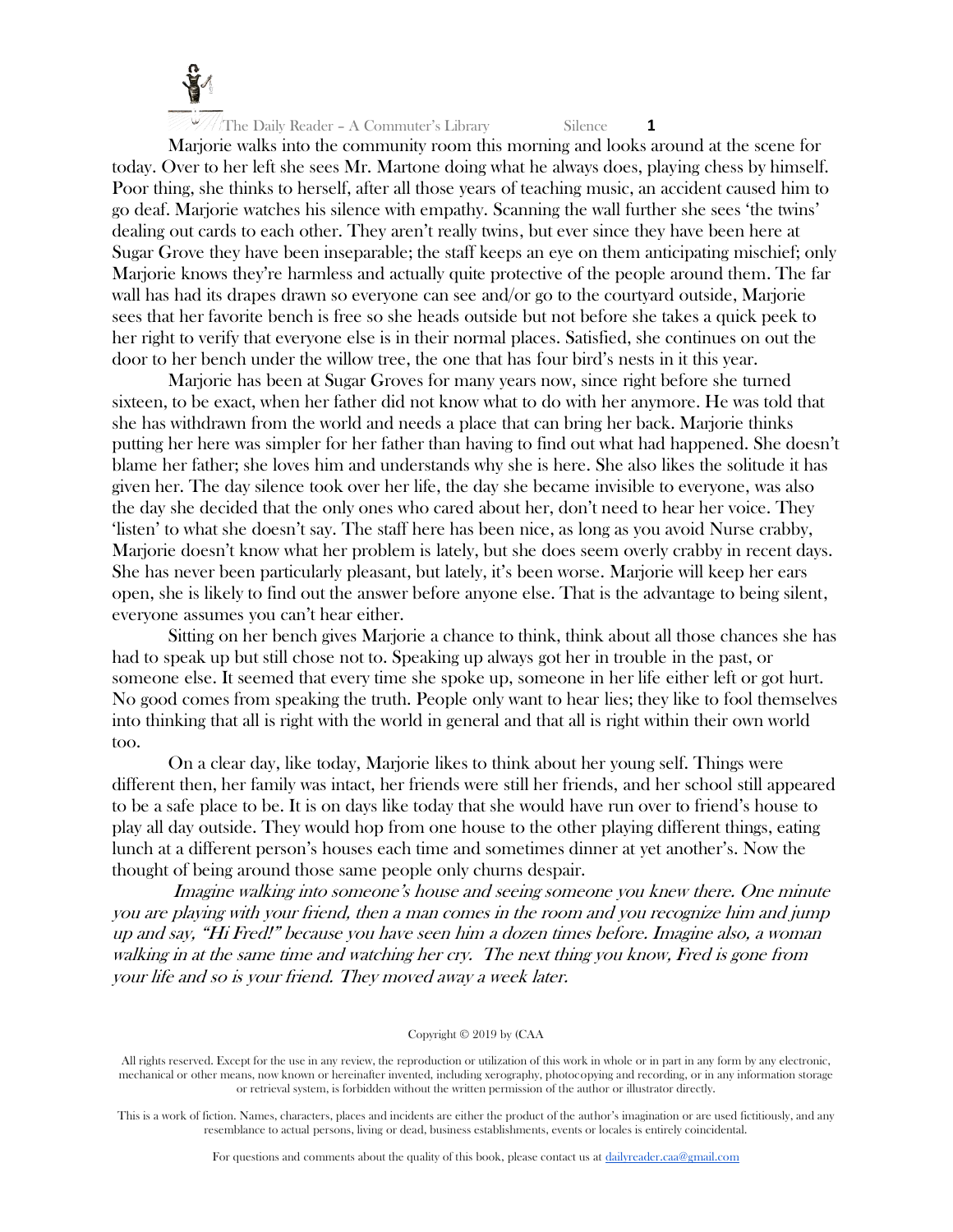

That was Marjorie's first stint of quiet. She remained quiet for a long time because the whole situation felt like her fault, she had no one to talk to, that person moved away. Her mom was upset too that Fred moved away. It was a real downer. She would walk around her house and listen to her mom cry, she would listen to her say things like, "I never knew, oh god I never knew." Then her dad would come home and ask why she was upset and her mom would answer, "someone I know died."

That hurt even more. Did Fred really die? Did her friend die? No one would talk about them and when she asked her dad he said, "Her father got a job transfer honey, no one is dead. I'm sure she will write to you soon."

Shortly after that Marjorie received a letter in the mail from her friend, it had two sentences that's all, she remembers them specifically. "Thank you for ruining my life. Tell your mom to sleep in her own bed for once." At the ripe old age of nine, Marjorie did not know what to do with this letter. Her mom had been so upset by Fred leaving, she didn't think to show the letter to her. Instead, she showed it to her dad.

The next thing she knew her parents were fighting every night. Her brother saw the letter on their dad's desk and came to yell at her too. Then, as he saw her crying, he realized she did not understand what it said and he sat down and explained all of what was meant in the letter to her in a way that a nine-year-old could understand. Either way she looked at the situation, her best friend leaving was her fault. She opened her mouth to say hi to Fred. That WAS her fault after all.

Marjorie shivers at the slight breeze blowing from her willow tree today. This has been her thinking spot since she first came here. She knows that if she looks straight out from here, her house is about six miles away as the crow flies. There are twenty-five people in this facility now. When she came there were only eighteen. Most of the patients are really nice, they seem to respect and understand her silence. She is one of the youngest ones here. The staff has a hard time dealing with her silence sometimes. The upside though, is when she walks the halls some days to occupy her time, they will all talk around her because they know she won't tell anyone what she hears. What they don't know is that Marjorie writes everything down, though her writing is as silent as her voice. One day, someone here will figure out how to read what she writes. Her father and brothers know how, she writes them letters all the time and they respond in kind.

Her father and younger brother come by once or twice a week together and her dad comes by a couple more times to chat and let her know how things are going at home. He loves her and she knows he does, he keeps telling her the minute she wants to open up, he is there to listen. Her birthday is coming up, she should have graduated from high school with her class but instead her father brought her all her studies here and she finished all her work and handed the books and papers back to him. He had made arrangements with the school, and they accepted all her work. Sometimes for exams, he would bring the teacher so they saw she didn't cheat. But now high school is over and she will be turning nineteen, a year when she should have been in college, not here.

Marjorie would like to go to school one day, but she is not sure how she can hold down a job and never speak to anyone at the same time. She has promised herself it will happen before

#### Copyright © 2019 by (CAA

All rights reserved. Except for the use in any review, the reproduction or utilization of this work in whole or in part in any form by any electronic, mechanical or other means, now known or hereinafter invented, including xerography, photocopying and recording, or in any information storage or retrieval system, is forbidden without the written permission of the author or illustrator directly.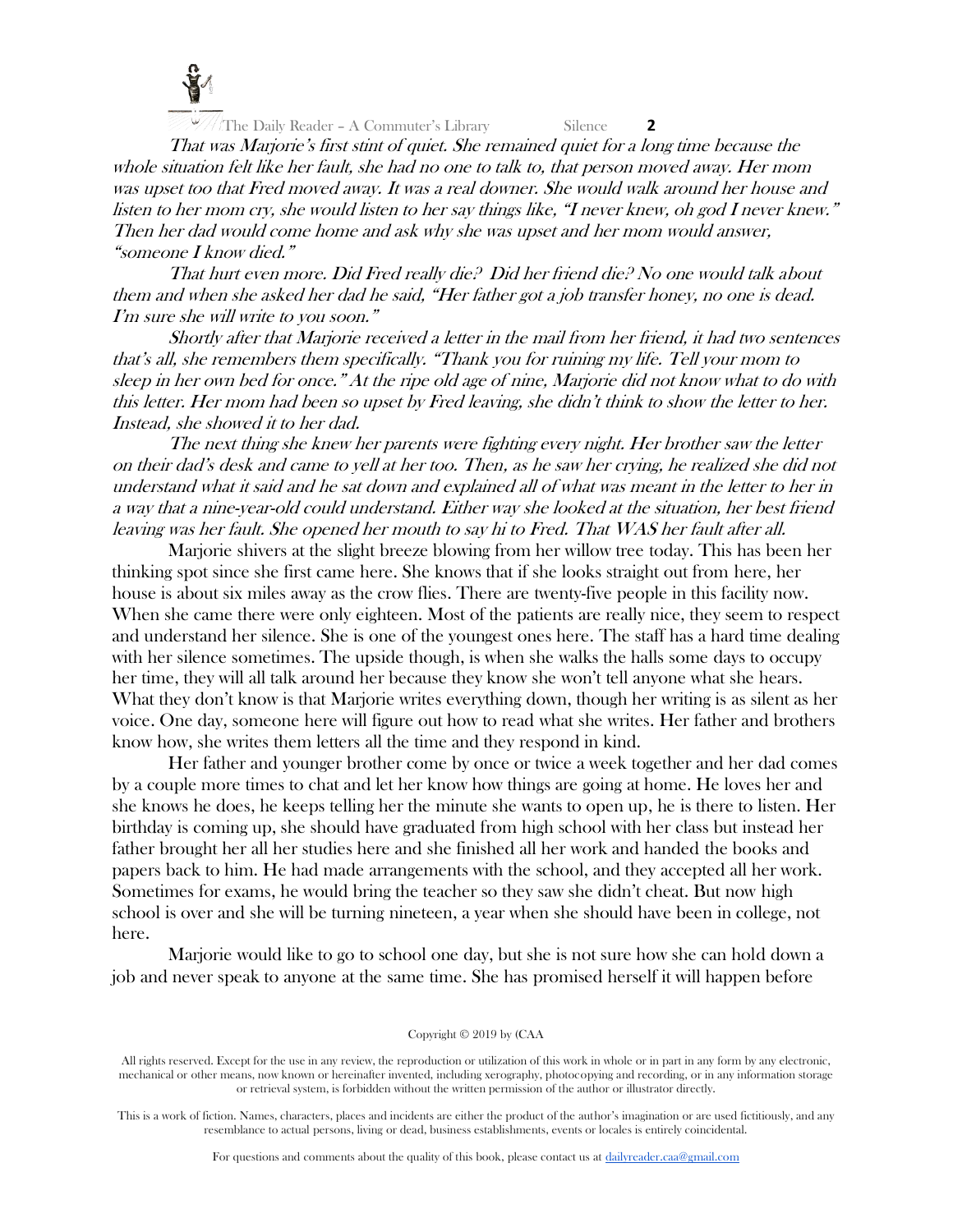

 $\frac{f}{f}$ The Daily Reader – A Commuter's Library Silence **3** she is twenty. She told her dad that too, he cried that day. Marjorie is not sure he believes her but he wants to, she can tell.

Most of the staff here are easy to avoid when you want to, they like to leave her alone. 'The silent one' is how they refer to her amongst themselves, she hears them say that phrase all the time. Marjorie is not sure how they think she can't hear. She hears more than they know. She hears the conspiracies being made between the night staff personnel in order to get some of the day shift in trouble, she hears Dr. Pang and nurse Harper in the closet all the time. She knows they have been giving some of the patients more medicine than they need so that they 'stay calm' as they put it.

Marjorie knows all, she writes it all down too. The who, the when, the where and even some of the how, all in her books in her room. Her dad keeps her supplied with journals and she uses her wooden stick to "write" in them. It's better than invisible ink. She presses down and writes all she sees and hears.

Never again will she open her mouth up but maybe one day someone will learn to read what she writes. Then she won't have to speak up again. Part of her wants to believe that she can help someone someday and not ruin another life. She knows her dad can read them but he never asks what she has written so far, he only asks her to tell him when she needs a new one.

Marjorie gets up from her bench and starts walking around the compound, no she starts to run because her mind is going back to places she does not want to visit and running helps her clear her head. Out of breath, she leans over and puts her hands on her knees and takes a few deep breaths but the memories keep flooding in. Why now? Why this? Marjorie gives in and lets the memory take over thinking that when she does, it will be out and done and she can go back to her bench and relax.

It was the summer of being eleven. All of her friends were going to the same day camp and her mom convinced her that she should join them. On the bus they were happy each morning, during the day they each had their own set of activities and they would report to each other on the bus ride home. That all changed on the first day of second session. Marjorie remembers very well:

When they all got to camp, the girls were sorted into different bunks than before so that they can meet new friends. The day started off easily as most camp days do. Then it was lunch time. One of the girls opened their thermos to a powerful smell. Marjorie knew that smell, it was alcohol, because her dad would have a drink once in a while after a hard day at work. But this wasn't work nor was it hard so she didn't understand why this girl needed any. Marjorie did what she does best, she watched. She saw the girl pouring some of her drink into one of the other girl's drinks and then sat down and watched. Soon the girl came back all hot and sweaty and took a large drink, but then the unexpected happened. She fell to the floor and was flopping around like a fish out of water. The counselors all came running and when they asked what happened everyone at the table went silent, except for Marjorie, she pointed right to the girl and said, "she poured alcohol from her thermos in that girl's punch," thinking she did the right thing.

The rest of the day she had been worried about the girl who left in an ambulance. She couldn't take her mind off of what she saw happen to her. She had walked around the camp grounds aimlessly when she was suddenly ambushed by the rest of the girls that were at that table

#### Copyright © 2019 by (CAA

All rights reserved. Except for the use in any review, the reproduction or utilization of this work in whole or in part in any form by any electronic, mechanical or other means, now known or hereinafter invented, including xerography, photocopying and recording, or in any information storage or retrieval system, is forbidden without the written permission of the author or illustrator directly.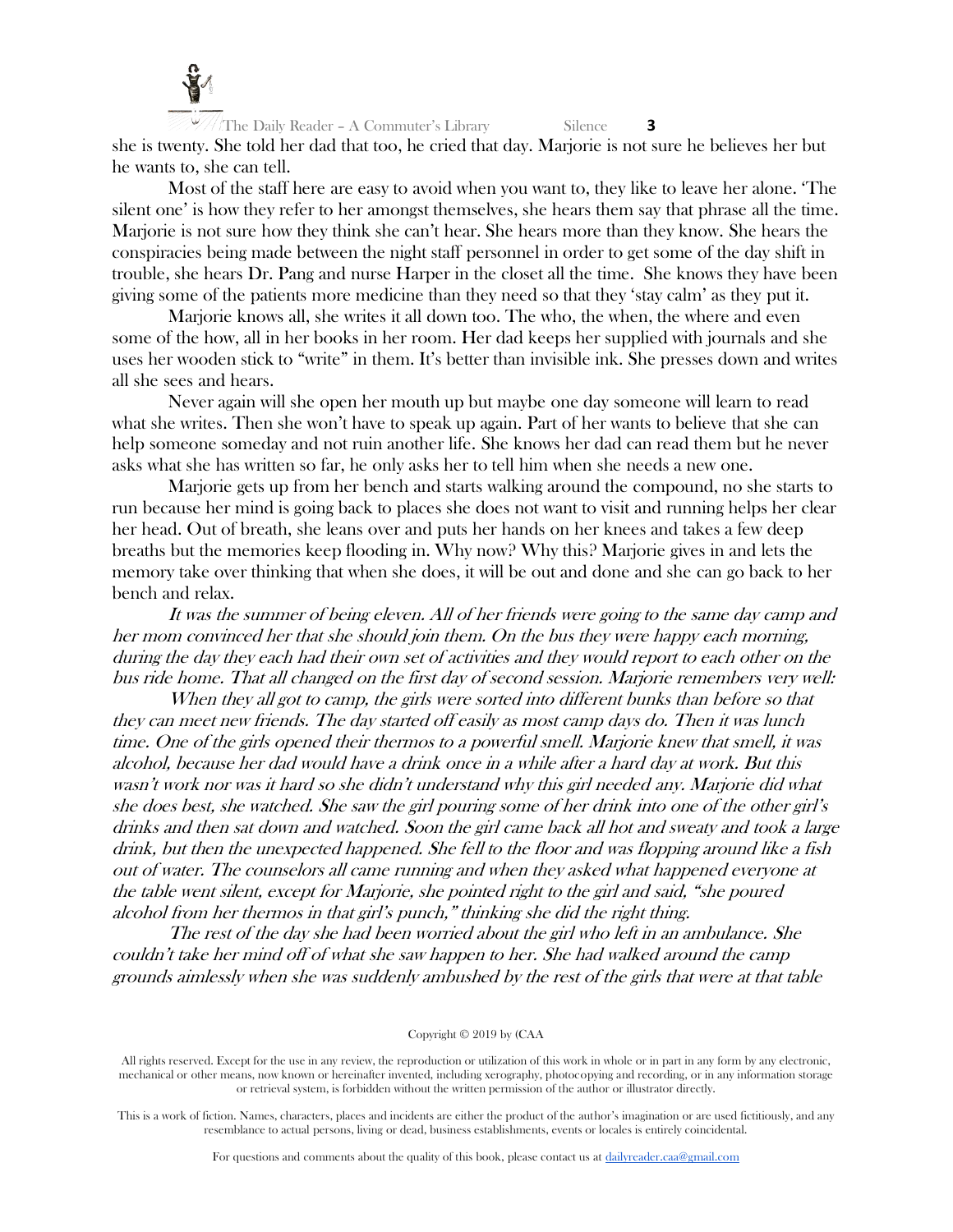

The Daily Reader - A Commuter's Library Silence 4 earlier in the day. She was punched and kicked for what felt like an hour and they all were yelling at her about how stupid she was for reporting on their friend.

No one at camp asked why she was bruised up the rest of the day. When she got home, she told her mom that she can't go back to camp because they kicked her out for fighting. She told her mom she fought a girl who was trying to hurt another girl. Her mom was proud of her for sticking up for someone who couldn't do it themselves and allowed her to quit camp. No questions asked. But the rest of her summer she thought about that girl and how she looked on the floor, never knowing what happened to her.

That school year her mom transferred Marjorie into a private school because she didn't want her around the girls from camp if they were such a bad influence. Here is where she found some good people to talk to. Simple people who liked doing the right thing like she did. Kids who enjoyed watching the clouds go by without talking, like they saw the teenagers do, but they weren't yet there, her friends were the kind of friends who still wanted to be eleven and not rush to be fifteen yet. Here, she was happy, for a couple of years anyway.

Life went on as usual. Day in and day out until the day a new girl showed up. She was different than most and yet something about her seemed familiar. Marjorie could not put her finger on what was familiar. She watched this new girl as much as everyone else did. They weren't sure what to make of her. She was quiet all the time and barely spoke loud enough in class for anyone but the person next to her to hear.

One day, in Science class, the teacher was discussing the dangers of certain chemicals and how they can affect a person if accidently ingested. How some items can literally kill you from the inside out and that they are found in your home, so everyone went home that night to make sure none of these items were in their house, and if they were, making sure they were labeled as dangerous. Upon inspecting one pantry, Marjorie came upon a hidden bottle of wine. It was the kind that Uncle Leon always brought over for her mom. She left it there thinking it was supposed to be a surprise to him for a birthday or something. Then, as she walked away, it hit her, she went running out to her mom and said she thinks that the girl from camp who was seriously injured from the alcohol incident is in her school now.

Her mom spoke with her about how she should befriend the girl and find out before she made any assumptions. The next day in school she did that. She found the girl before first period and said her name from behind her. The girl turned around but then looked to the ground. "What's wrong Annie? Don't you remember me? We went to camp together years ago. I was the one who told the adults what that other girl put into your drink? Please tell me you remember me?" Marjorie remembers saying this so many years ago as clearly as she remembers saying hi to the new doctor in charge of the facility yesterday.

Slowly the girl had looked up at her. She found her eyes, Marjorie stood their smiling. In one sentence Marjorie's world was crushed, "The girls at camp told me you were the one who put it in and that is why you left camp, that you got kicked out." Marjorie had taken a step back from Annie and thought about how that could have happened. Oh, yes, they needed to get back at her even more. She looked at Annie and gave her a complete account of what happened and even

#### Copyright © 2019 by (CAA

All rights reserved. Except for the use in any review, the reproduction or utilization of this work in whole or in part in any form by any electronic, mechanical or other means, now known or hereinafter invented, including xerography, photocopying and recording, or in any information storage or retrieval system, is forbidden without the written permission of the author or illustrator directly.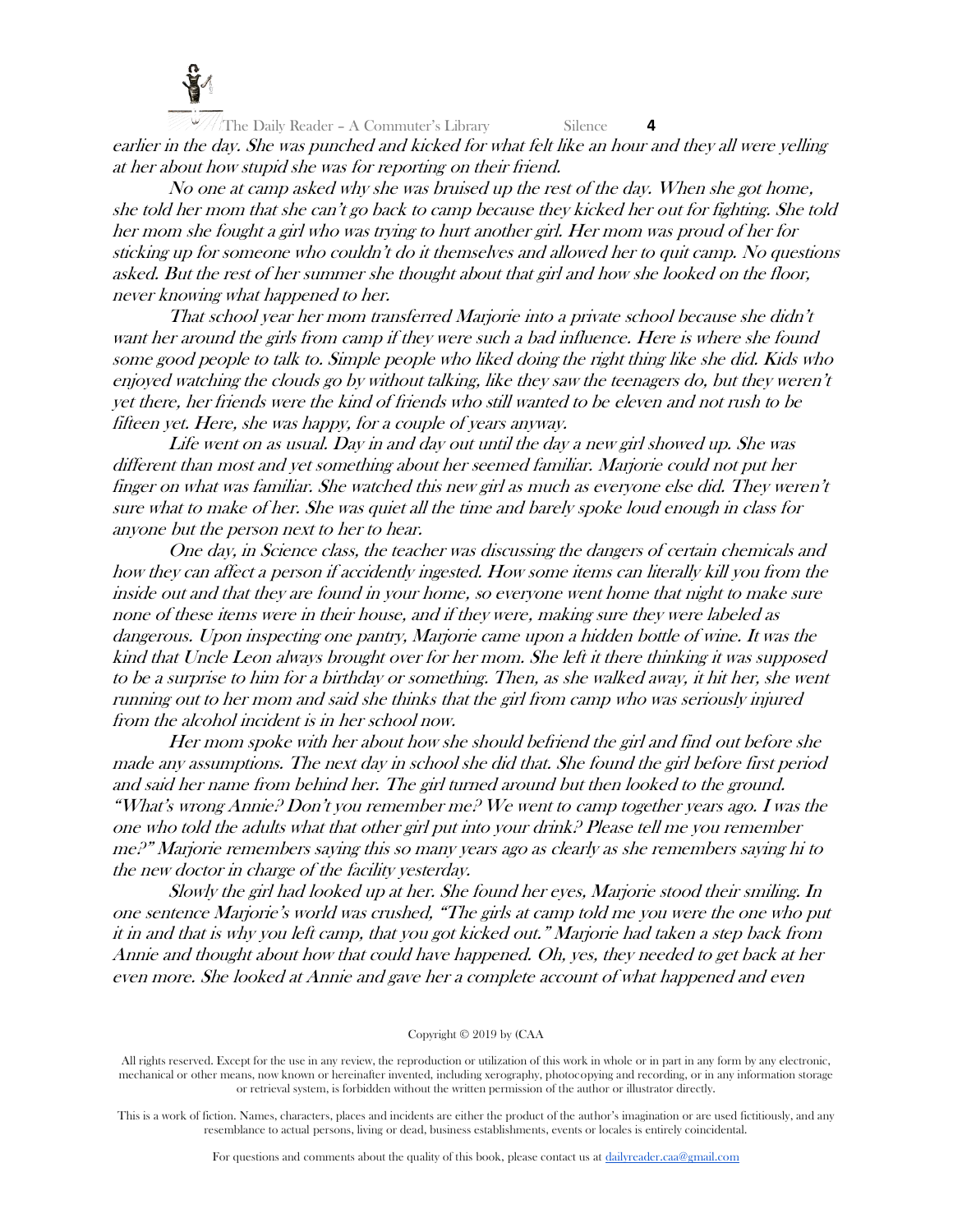

All The Daily Reader – A Commuter's Library Silence **5** showed her the scars on her arms from where they had hit her with sharp objects and where they had dragged them across her forearms.

Annie looked at her and asked, "How do I know you're not a cutter?" Marjorie remembers being completely put off by this. She thought about Annie's words for a minute and then asked if the girl who had done the horrible act was actually in camp when she got back. The answer was no, she asked if the other girls beat her up too so that she would never tell on their friend again. There was a long pause to that one. Marjorie knew the answer. To this she said, "believe what you want, I thought I was doing the right thing. Clearly, they hurt you more than me. If you need a friend here, simply holler," and then she walked away.

Annie did not come back to school the next day, or any time after that. Marjorie was already formulating the concept that her words were poison from other experiences, now she was almost sure that it is true. Her formal silence began about a month later. She was fifteen then….

Marjorie stands up, she finally realizes that she has been hunched over this whole time. As she gets up, she is obviously a bit light headed and she takes a step back for a moment of balance. Nurse Crabby is walking towards her, no actually running towards her. She stands still and waits for her to arrive. The nurse slows down as she gets close to Marjorie. "Hey honey, I saw you leaning over for a while. I came running because I thought you might be throwing up or something. But I see you haven't so I've run for nothing, huh?" she says.

Marjorie looks at her in surprise, she didn't know that Nurse Crabby cared enough to watch out for her. She looks back at her straight in the eye hoping she will 'hear' her today. As Marjorie looks into her eyes and tells her that it was only a bad memory, the nurse takes a step forward and puts her hand around Marjorie's shoulder and says quietly, "I see you are shaken by something, a memory perhaps. You're safe now, walk with me ok. I'll take you straight to the common room, they are serving the good ice cream for a snack today. The new head doctor says everyone loves ice cream and that if everyone is in a good mood, they're most likely to have better afternoon sessions. What do you say?" Marjorie shakes her head yes and walks slowly with the nurse.

She sees that everyone has left the courtyard and they are all probably inside eating ice cream. Coming through the doors, she sees the twins in their spot, eating the same ice cream flavor in the same color bowls. She sees Mr. Martone actually looking up from his chess board to eat, he looks right at her and lifts his spoonful like one would do a toast, she nods back to him. On her right and on her left, people are happily eating their ice cream. Marjorie chooses to walk straight past everyone and continues walking until she comes to her room. She needs quiet and solitude now, not happy and excited people on a sugar rush. Yes, this, her room, will do fine.

Outside her door she hears some of the staff complaining about the new policies from the new shrink in charge, it is sad they don't call him doctor. Marjorie knows he is one, it isn't nice. He wants to get to know everyone here and *why* they are here. He told the staff that they need to find out the reasons everyone is here, from the patient, personally, he is tired of looking at charts. Marjorie is sure that Nurse Crabby is writing her own opinion down without even speaking to anyone. She has never shown any amount of compassion to anyone here, in fact she never has shown anyone any kind of kindness, even the simple things. Except for today, today she showed

# Copyright © 2019 by (CAA

All rights reserved. Except for the use in any review, the reproduction or utilization of this work in whole or in part in any form by any electronic, mechanical or other means, now known or hereinafter invented, including xerography, photocopying and recording, or in any information storage or retrieval system, is forbidden without the written permission of the author or illustrator directly.

This is a work of fiction. Names, characters, places and incidents are either the product of the author's imagination or are used fictitiously, and any resemblance to actual persons, living or dead, business establishments, events or locales is entirely coincidental.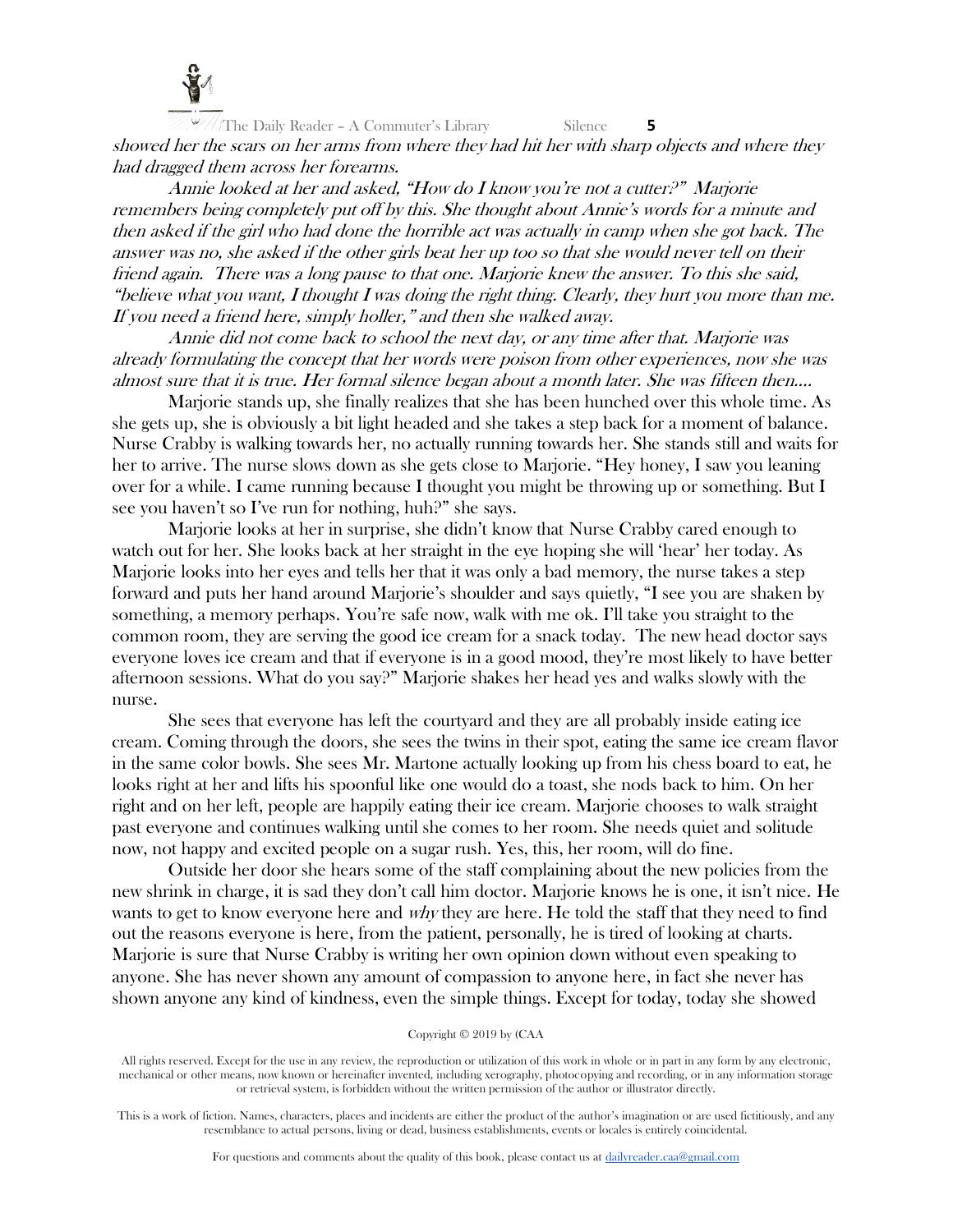

All The Daily Reader – A Commuter's Library Silence **6** she cared. She came straight to Marjorie when she was fighting her demons and didn't push or question her. Maybe that sad face she carries all the time, is actually concern? Marjorie sits on that for a while to think about that thought. Has she misjudged the nurse so badly?

Something is going on across the hall, Marjorie wakes from her nap and hears cries, they are from the girl across the hal,– she hears another voice too. Still as can be, she stands at her door and listens, as she always does. Dr. Tiny's voice can be heard, her friend is crying and saying the word 'no' many times over, Marjorie sneaks out of her room carrying a chair and stands on it outside her friend's room and turns on the video camera that is in all the rooms in hopes that someone will see what she suspects is going on, no what she fears, to be going on in there.

She runs back into her room and prays by the door that someone will see, "Please watch," she says out loud for the first time in years. Her heart hurts her knowing what is happening to her friend, but Dr. Tiny is a big man and there is no way, she can get him away from her friend on her own.

She sits down to think, thinking helps block out noises. The day her 'neighbor' moved in, Marjorie knew there was something different about this girl. She didn't belong here. She was scared out of her mind but not from anything that happened before being here, it was from being here that made her scared.

Marjorie and her neighbor became instant friends, she sat on Marjorie's bed and told Marjorie her story. Rather than wait until she recovered, or seek private counseling, her mother forced her to come here. Being here meant her mom can tell people she is studying abroad, dealing with the issue at home meant people would see her mom at a counselor's office and start spreading rumors. Marjorie 'told' her that she is old enough to make that decision herself and that if she wants to leave, she can work that out with the new man in charge. He appears to be understanding. That was six months ago. The girl has yet to find the courage to speak to him…...

Marjorie is startled out of her memory with noises outside her door. She sits on the floor and prays that it is the right kind of noises now. That she did the right thing for once. Even though she knows it will mean her friend will leave. This time, it's ok. Her friend doesn't really belong here.

The yelling now is from Dr. Tiny. He is screaming all kinds of things about how he is helping the patient, over all that noise, Marjorie hears the distinct whimpering of a woman who has been beaten up. She recognizes that voice all too much. She longs to open her door and check on her friend, but she can't. Then they will know who turned on the video and they will be after her too. She doesn't know who, but someone will get her back for reporting Dr. Tiny for this, she can feel it inside her.

The bell for everyone to get to their rooms goes on. However, no one is coming down this way because of the scuffle outside her door. She hears sirens outside and within a few minutes there are more people in the hallway. Marjorie slowly slides down the wall to sit on the floor with her arms around her knees. She lets the tears flow, for the first time in years. Her friend is going away and even though it was right, her heart still hurts. She jumps up and gets her pad of paper and 'writes' a letter to her friend, in case she is leaving, she wants to be able to tell her how much she is her friend and how much she wants to keep in touch with her.

# Copyright © 2019 by (CAA

All rights reserved. Except for the use in any review, the reproduction or utilization of this work in whole or in part in any form by any electronic, mechanical or other means, now known or hereinafter invented, including xerography, photocopying and recording, or in any information storage or retrieval system, is forbidden without the written permission of the author or illustrator directly.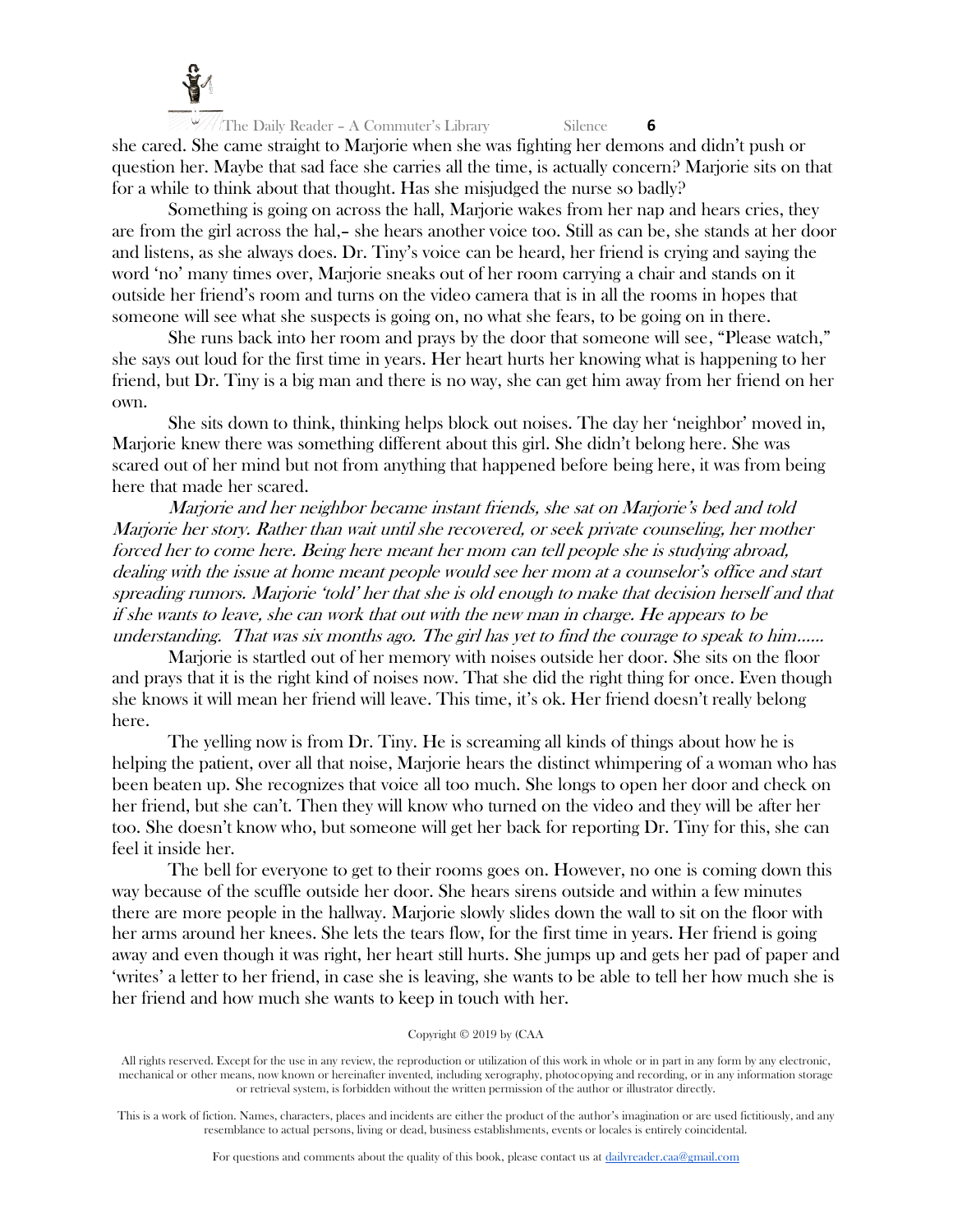

By the time Marjorie finished 'writing' her letter, there is silence again outside her door. She stays on the floor and doesn't move. The letter is done, she will have to find a way to give it to her. There has to be some way. A couple hours pass and there is a soft knock on Marjorie's door, she knocks back and Nurse Crabby walks in smiling. She reaches down for Marjorie to stand and Marjorie gives her hand so the nurse can help her to stand up. Marjorie notices that when she stands in front of the nurse, they are about the same height.

"Look in my eyes Marjorie. I want to tell you something. You did nothing wrong today. Do you hear me? Nothing. I know the only person who could have turned on the video button was you. I know because I saw you go to your room instead of stay for ice cream. Whatever memory you had earlier must have really knocked you down, I haven't seen you all day. I'm sorry if the memory was so bad for you. But in a way, thinking things through means you could be making progress towards some recovery. That said, you should know Dr. Tiny was arrested for attempted rape on the girl across the hall. I know I'm not supposed to tell anyone, but I knew in my heart you needed to hear the truth. If it wasn't for you, he would have succeeded. You saved someone's life today by speaking out in your own way and you should feel good. I'm sure you know she will be leaving now. She is going to live with an aunt across town. Someone who understands what she went through before she got here in the first place. Nod if you're taking all this in." she pauses. Marjorie nods slowly and decides to look her back in the eye to tell her to continue.

The nurse does continue, "I know you are healing my dear, you have to believe that you are. You are one brave woman I have to give you that. No one else would have done anything today and you did the most you could. In your silence you have spoken volumes today. You have told us you care about people other than your dad, we all know you love him deeply. Oh, and your baby brother John."

The nurse puts her head down for a moment, then she slowly looks back into Marjorie's eyes. She is waiting for more and the nurse obliges, "Your new friend is leaving tonight. You can go see her soon."

Before she could say any more. Marjorie produces the letter for her friend and hands it to the nurse. "This is your goodbye?" She asks Marjorie. Marjorie shakes her head yes. "OK, I was going to tell you that she is a bit bruised up and may not want to see you, but you beat me to the end. I will deliver this to her right now. Do you believe I will do that? I am not going to open it up, it's your private message." She holds it to her heart then she reaches out and hugs Marjorie briefly and whispers in her ear, "I wish I had your strength." Holding her at arms-length, the nurse looks into Marjorie's eyes again and says, "You need to come down to dinner though, ok?" Again, Marjorie shakes her head yes.

Dinner is Marjorie's favorite tonight, noodles with cheese sauce, broccoli, and some grilled fish fillets. 'This new doctor sure has improved the food around here' she thinks to herself. Marjorie feels her friend's presence before she is upon her, she turns around and sees her. Marjorie stands up to greet her friend with open arms, the whole staff is watching this interaction, it is the most they have seen Marjorie do with another patient since coming here.

The friend holds up her letter and starts to cry. "This is the most beautiful thing, I've ever seen. You are my best friend, no, my savior. I will be in touch with you soon, ok? I am going to

# Copyright © 2019 by (CAA

All rights reserved. Except for the use in any review, the reproduction or utilization of this work in whole or in part in any form by any electronic, mechanical or other means, now known or hereinafter invented, including xerography, photocopying and recording, or in any information storage or retrieval system, is forbidden without the written permission of the author or illustrator directly.

This is a work of fiction. Names, characters, places and incidents are either the product of the author's imagination or are used fictitiously, and any resemblance to actual persons, living or dead, business establishments, events or locales is entirely coincidental.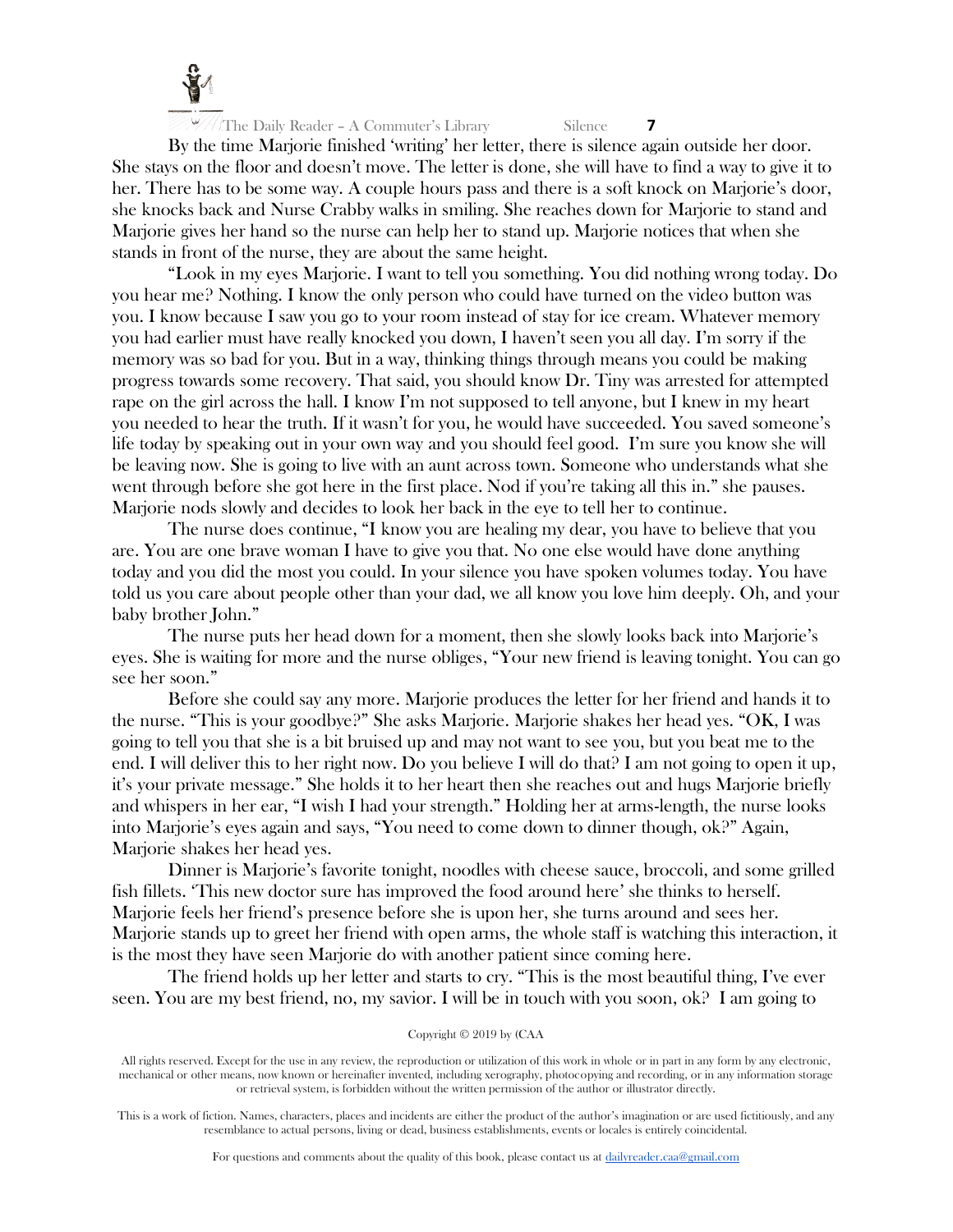

The Daily Reader - A Commuter's Library Silence **8** stay with my aunt but I told her I will only come if she brings me back here to visit with you and she promised. Oh Marj, you saved more than my life today. I have no words, I know it was you somehow, and standing here I can see it in your eyes and feel it in your hands. You ARE a good person, don't let anyone tell you otherwise, even yourself." With that she leans in for another quick hug before Nurse Crabby and Doctor New Boy bring her to the front of the facility where her aunt is waiting patiently.

As they pass by the front desk the doctor asks why she is holding on to a blank piece of paper so strongly. The friend thinks about her answer for a moment. Marjorie saved her life, now it is time someone did something for Marjorie. She waits for the nurse to leave, seeing that she is in good hands with the doctor, she does so, and goes back to the dinner room.

She takes a deep breath and says, "Look closely, this is the most beautiful piece of poetry I've ever seen. That woman has a heart of gold and only wants to make the world better but is afraid to speak up, so she writes it all down, only she does that silently too, she is a closet genius. Look at the paper again, go on, I don't mind sharing this one. But you have to promise you won't tell her I showed you."

The doctor takes the paper into his hand and stares at it really hard, then he feels the page and sees the words, they are all there scratched into the paper like an embossing would be. He reads Marjorie's private words and feels a lump in his throat. The young lady is right, this is one of the best poems he has seen:

# Friendship is like a breeze

Gusts of a generous wind, bring pleasure with a spin

Though closed, my eyes still see, and bring my mouth a grin.

My clothes they rustle like thunder, flip, flap & ripple from under.

It comes quick, quiet, & quaintly by, only to tickle, tangle, mingle & sigh.

You've made your claim, and paved the way,

you came and went with great precision, no man has greater a mission.

You came and went, your job is done to please us all, not just one

Copyright © 2019 by (CAA

All rights reserved. Except for the use in any review, the reproduction or utilization of this work in whole or in part in any form by any electronic, mechanical or other means, now known or hereinafter invented, including xerography, photocopying and recording, or in any information storage or retrieval system, is forbidden without the written permission of the author or illustrator directly.

This is a work of fiction. Names, characters, places and incidents are either the product of the author's imagination or are used fictitiously, and any resemblance to actual persons, living or dead, business establishments, events or locales is entirely coincidental.

For questions and comments about the quality of this book, please contact us at [dailyreader.caa@gmail.com](mailto:dailyreader.caa@gmail.com)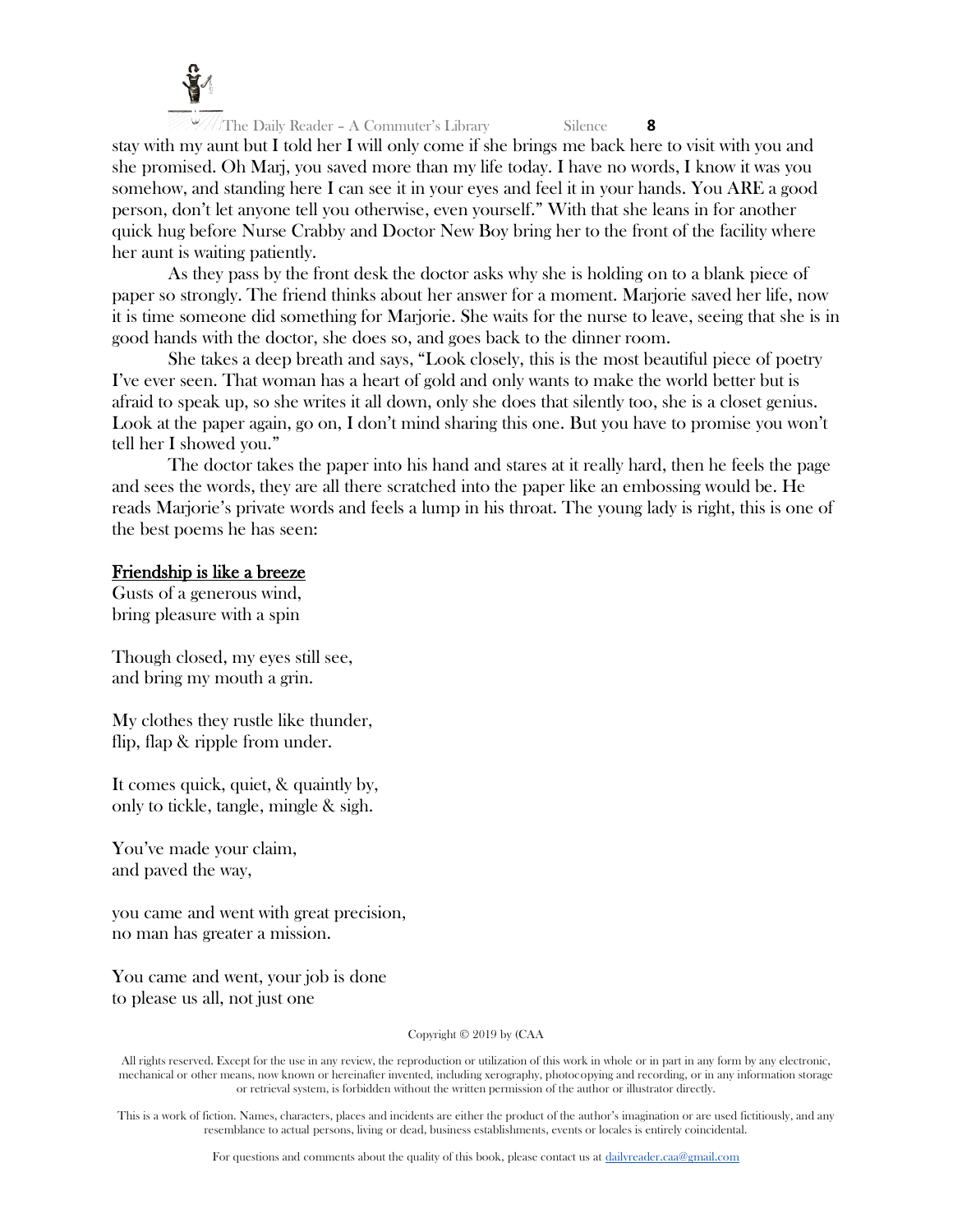

So long my weary friend, can't wait till you come again.

"You see dear doctor, she has volumes in her room. Each and every one of her journals is full of whatever it is she writes. Ask her dad, she writes him nearly every day, and her brothers too. Thank you for helping me today. I'll be ok from here. Ok Auntie, can we go now?" She turns to her aunt and the two of them walk out, hand in hand.

Meanwhile the good doctor is still pondering the concept of quiet or silent writing. The art of which, Marjorie has mastered. He makes a promise to himself to investigate this further.

 $\sim$   $\sim$   $\sim$ 

Marjorie misses her friend a lot, Nurse Crabby reminds her every day that she did the right thing, and every day she writes her friend another note of apology, she misses her so much. It has already been a whole month and Marjorie has not heard from her friend at all.

She has been watching the new doctor closely, he is getting to know each patient, as he said he would. He has completely changed eating schedules for everyone and the food itself has been upgraded. Marjorie's dad is coming today, he told her so, and she can't wait to see him. She is pacing the courtyard when she finally sees him. Today she practically jumps into his arms, almost not seeing her brother. She jumps on him a second later and has a hard time letting him go, he is her best friend and she is happy she hasn't lost him too, yet. The three of them walk out into the yard and sit down on the ground together.

John starts in on the newest gossip from town. "Guess who got fired down at the mini-golf center?" he asks. Marjorie pushes her hand high above her head and then uses her other hand to make it look like she is playing with her own beard. "Oh my god, how does she guess these things, yes, it was Mr. Hardly ever at work, but seriously, yeah, it was him. Yeah, everyone is kind of sad about it, but don't you worry, he is a good man and someone else will hire him for sure. It's those big corporations who are buying all the small place up and they won't let the "Old" administration stay anymore. Even the mini golf center was bought by the strip-mall next door," he continues to babble for over an hour and Marjorie and her dad laugh most of the time, he with his mouth, her with her lips and facial expressions.

Marjorie loves listening to her brother spin a story, he can even make a disaster sound funny and entertaining. They always teased the old man at the mini golf center but they all respected him too, and he knew they did. He would laugh with the kids and tell jokes right back at them. Part of her is sad for him but her brother is right, he is a good man. She would know that first hand. He was the one who pulled her out of the water on that crazy night years ago.

Marjorie gets lost in a memory again while her brother and father talk about the goings on around town. The last time she opened her mouth was when she was out with her dad. The two of them were walking through the park as she always does on her way home from school, when suddenly she saw Uncle Leon. She became very excited to see him because he had not been

Copyright © 2019 by (CAA

All rights reserved. Except for the use in any review, the reproduction or utilization of this work in whole or in part in any form by any electronic, mechanical or other means, now known or hereinafter invented, including xerography, photocopying and recording, or in any information storage or retrieval system, is forbidden without the written permission of the author or illustrator directly.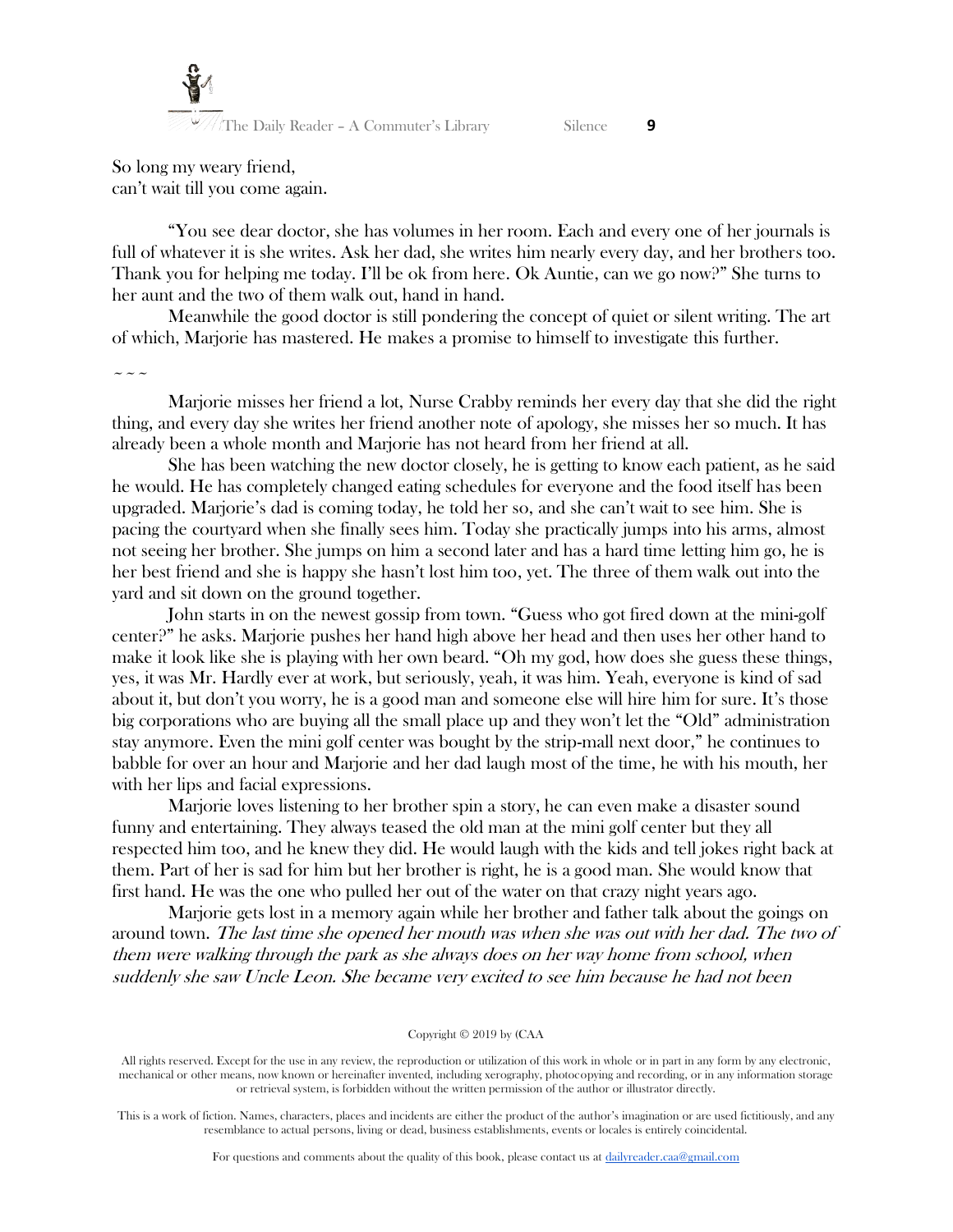

 $\frac{f}{f}$ The Daily Reader – A Commuter's Library Silence **10** around much lately. She tugged on her dad's arm and said to him, "Look over there its Uncle Leon!" in an excited voice.

Her father had turned to her asking who Uncle Leon was. Without missing a beat, she laughed thinking he was joking and pointed out the man across the way from them. She thought she was playing along with a joke when she said "Mom's brother silly, over there in the red shirt." Her father was not amused, he left her standing there and was off running. She could barely catch up to him, and when she did, she was sorry she had. The two of them were arguing loudly, they almost came to blows if it hadn't been for the men around them stepping in to stop the argument from going any further.

Uncle Leon glared at her before he bounded off in the opposite direction that they were headed. Marjorie knew then, it had to be her last outburst, especially about a person she knew. Lucky for her, they did not have to drive home, but the walk was more like a run and it was a silent one.

Upon getting home, her father softly walked into the kitchen where her mom was cooking dinner and he said, "Leave now, before I fully lose my control. Pack your bags, I don't care where you go, don't tell me, I won't be getting in touch. Ever." Then he began to walk out but turned to say one last thing, "By the way Uncle Leon was less than pleased to see us in the park today," with that, her mother had turned white as a ghost.

Her brother heard the whole exchange and quickly pulled Marjorie towards him so she wouldn't be in their father's path. He went to his office and closed and locked the door. His calm was even scarier than having him scream. Their mom slowly walked out from the kitchen, it was clearly a walk of shame. She could not even look at her kids.

After she went upstairs, the siblings went into the kitchen to finish making dinner. At least for themselves, they were not expecting their father to join them. The house remained still and quiet. They heard their mom moving about upstairs, she was not in a hurry but she wasn't throwing things around either. So, they kept busy in the kitchen, cooking and cleaning far more than necessary.

A short time later, their mother left through the front door, without a word to them. Marjorie remembers looking at her older brother and he sat her down and explained again what had happened. In Marjorie's defense, she never thought of those things, didn't know about lust and affairs, didn't know someone could lie to her that way and that that person could be her own mother. Didn't know her mom was an only child either.

Their father joined them for dinner. At first, he was quiet but he ate with them, then he looked at them all and asked, "How many uncles do you guys have?" Marjorie was afraid to speak, her older brother held her hand and spoke for all of them. He told their father the names of all of mom's "brothers". They had known them for years and assumed she was telling the truth, they had no reason to believe otherwise. He explained how they all went out to dinner sometimes like they would with their father's siblings. No one ever slept in the house while their dad was away, he made sure to say that.

# Copyright © 2019 by (CAA

All rights reserved. Except for the use in any review, the reproduction or utilization of this work in whole or in part in any form by any electronic, mechanical or other means, now known or hereinafter invented, including xerography, photocopying and recording, or in any information storage or retrieval system, is forbidden without the written permission of the author or illustrator directly.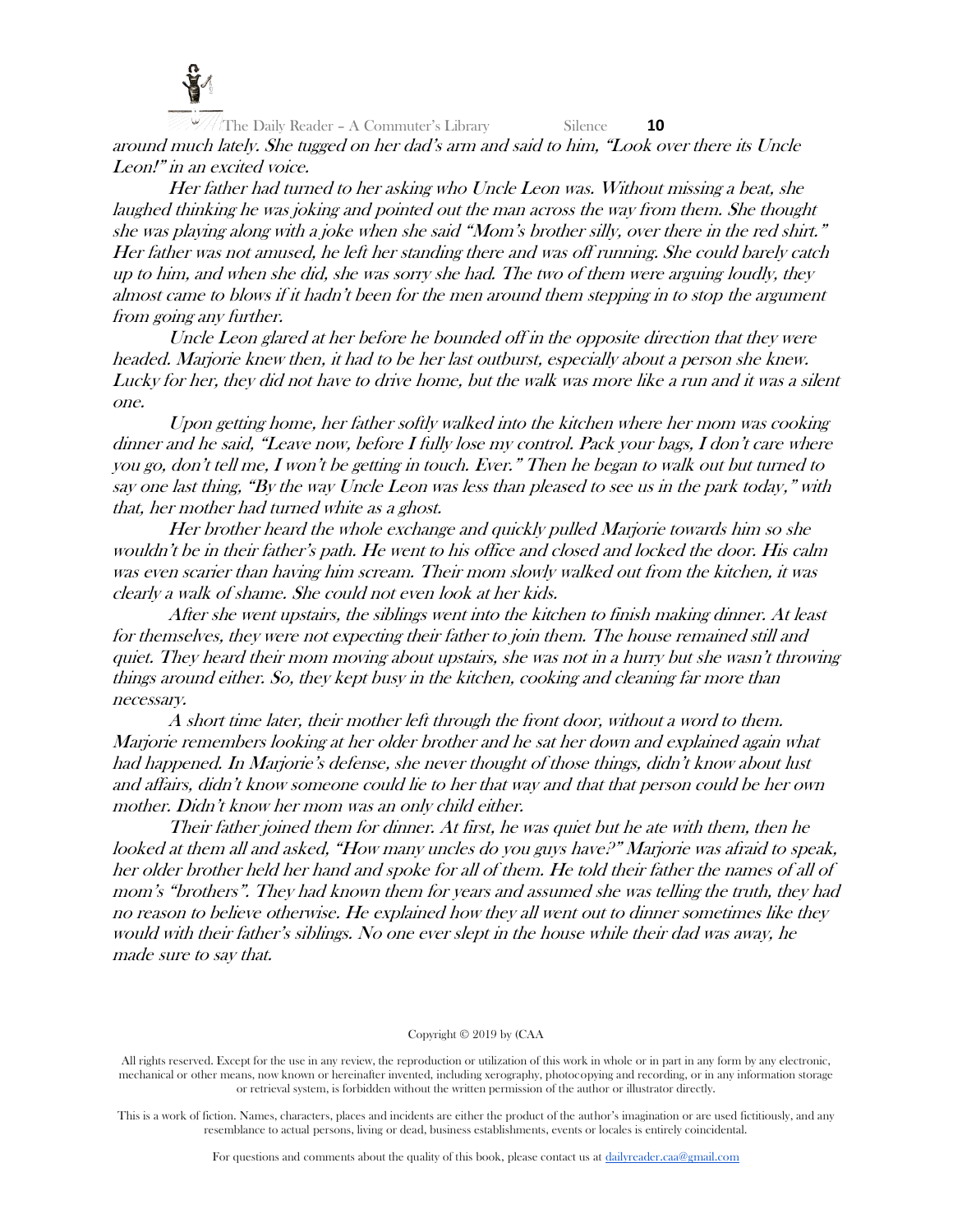

Their father looked crushed. Then he asked the worst thing he could possibly ask a child, "Have I been such a bad father? Have I been a neglectful husband?" and the worst question of all was, "Do you believe I have done the same thing.<sup>9"</sup> He had tears in his eyes.

Marjorie and her brothers jumped up to hold him and the group of them stayed there for a long time. Together they cleaned up the kitchen and simply went to bed. The next day was school/work as usual. At least for most of them.

Marjorie's day at school was filled with terror. Everywhere she looked she saw men that knew her mom. She felt pain all day thinking, could this be another one? Did her mom ever love them? Want them? Were her siblings and her a burden to her mom?

She walked home as she always did, through the park. Uncle Leon met her there but he was less than friendly. He began berating her about how stupid she was and how she ruined the best thing he had going. She tried to walk away from him but he was much bigger and faster than her. He pushed her along towards the tree filled area of the park where there was a lake you could rent boats.

Each time he pushed, he slapped the back of her head. No one appeared to take note of what was going on. They were all too busy with their own lives. They were standing right near the edge of the water covered by trees and in a very low voice, he told her, "I should do to you what I do to your mother. If your mother is a whore, you probably are too."

She remembers trembling at the thought and looking down upon herself. He began to smirk, "Holy crap you're a stupid virgin?! I could snap you like a twig." At that point there was a shout to them about leaving the girl alone. "Always causing trouble. Tell anyone about this and next time I see you I will split you in two. It might even be fun. For me anyway."

With that he picked her up and threw her into the pond as if she was nothing more than a bag of apples. Good thing she could swim. The shouting had continued towards Leon but he moved faster than a jack rabbit and was out of there before the person yelling could get to the pond. Marjorie snagged her clothes on something and it was holding her down in the water. The man from the mini-golf center came into the water and pulled her out, first unsnagging her skirt.

"Are you ok?" He asked with concern.

Marjorie was in full silent mode now. She shook her head.

"Should I call the police? Or just take you home?" he asked her holding onto her shaking hands.

Marjorie had to speak at least to him, he saved her. "I can walk home. He is someone I know and he was angry I broke something of his. His temper is big but his threats are soft. Thank you for helping me," she said meekly.

"Ok, but I'm walking you home, to be sure. We can walk in silence if you prefer," she nodded, it was as if he understood……..

"Marjorie, Marjorie honey, are you ok?" her father calls to her.

Marjorie stumbles out of her memory to see her father is the one holding her hands now and she is not walking home but aimlessly walking around the grounds. She must have been pulling him along. She looks into his eyes and the eyes of her brother and grabs onto her mouth in fear and starts to cry. Her father picks her up as he would a small child and she wraps her arms

# Copyright © 2019 by (CAA

All rights reserved. Except for the use in any review, the reproduction or utilization of this work in whole or in part in any form by any electronic, mechanical or other means, now known or hereinafter invented, including xerography, photocopying and recording, or in any information storage or retrieval system, is forbidden without the written permission of the author or illustrator directly.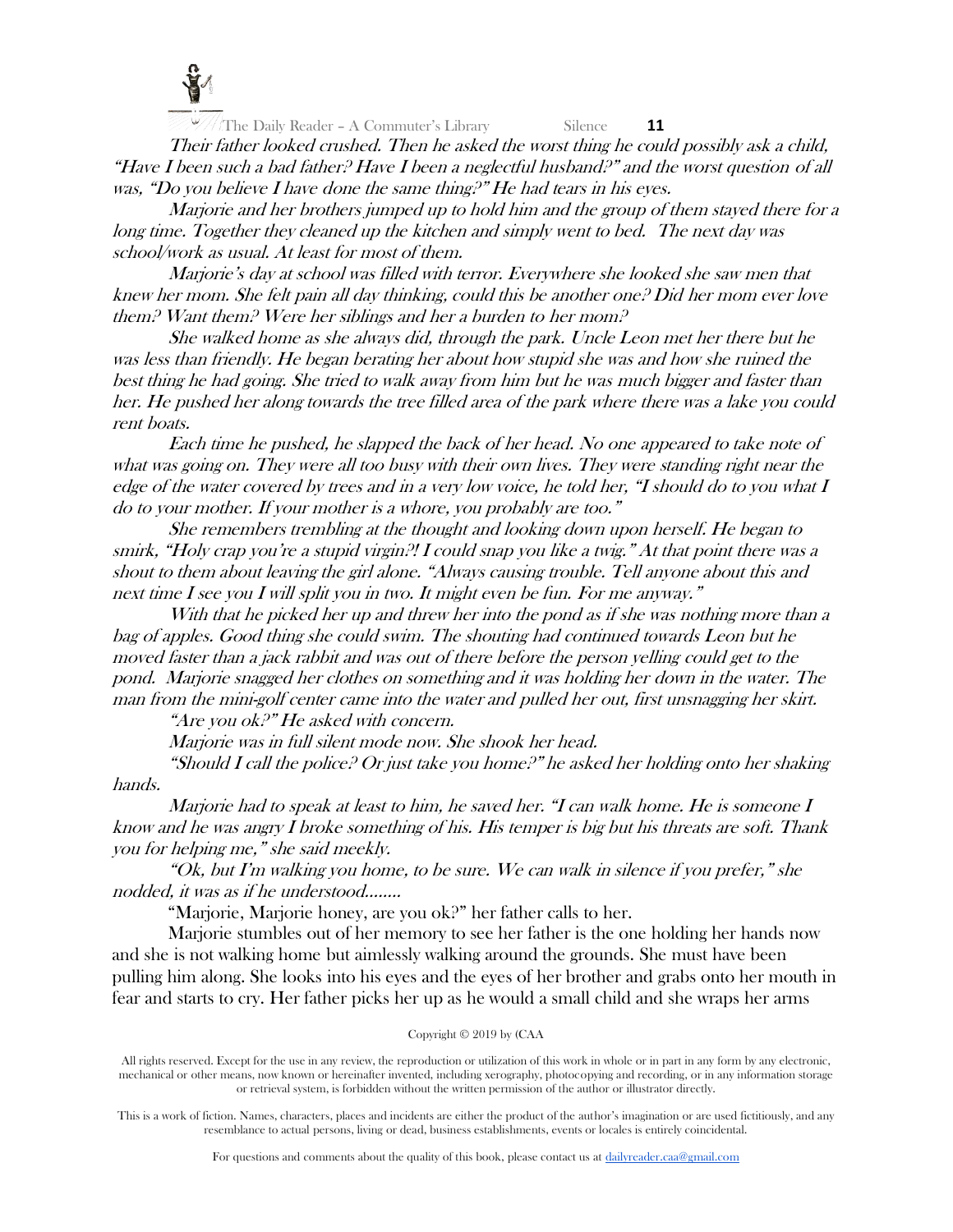

The Daily Reader – A Commuter's Library Silence **12** around his neck and whimpers into his shoulder. It is the first time in years he has heard a sound from her mouth. Hearing this is beautiful to his ears yet sorrowful to his heart.

They stand there a few minutes and then he carries her all the way to her room. The whole time she is holding onto his neck and shaking her head no. She does not want that man to be without a job. He needs a job, he told her that day on their walk home that he has to work to support his large family and that he considers all the kids who come to the mini-golf to be part of his family. He also told her that if she ever needed someone to speak up for her about that day, he would do so with pleasure.

She did good with her neighbor here, the nurse keeps telling her so, maybe now she can do good with him too. In her bed now, she sees she has scared her father and brother. She holds both their hands and tries to smile. Her brother speaks first, "It's ok to cry, sis. We have all shed many tears since the day mom left but she is not worth crying over so I hope that isn't what you were remembering. I hope you remembered the time I put ice down your shirt and you couldn't get it out," he says with a smile.

His father slaps the back of his head, "Sure that's what she was thinking about," he looks back at his daughter who is feverishly 'writing' something on a piece of paper. She pulls out her father's hand and lays the paper on top of it and folds it in half then folds his fingers around it and looks him straight in the eye. "Ok, I'll wait till I get home. But remember what we always say, we are here when you are ready to speak or when you are ready to come home. We miss your chocolate chip cookies, your brother can't bake to save his life."

They always leave with a laugh. Always. He kisses his daughter on the top of her head and her brother does the same. "Take care man, be good ok?" he smiles at her and she returns the favor.

With a heavy heart her father walks out. Today, he heard his daughter cry. It was the best and worst thing to happen all at once. Seeing her lost in a trance-like state, one that put her in such a bad place, nearly killed him. He could not save his daughter. It's the same feeling he has always had since putting her in here. Failure is a hard thing to accept when it comes to your own kids. His sons feel the same way, they've talked about this feeling of loss when it comes to Marjorie, a lot. They failed her and feel they continue to do so because no one knows the key to open her up again.

"Excuse me sir. Sir! Can you wait a minute?" Someone is calling to him. He turns around and sees the person his daughter refers to as Nurse Crabby.

"Can I help you Nurse?" he asks.

"The bigger question is will you help us. We have a new head physician who is trying to get to know all the patients here from their own words. He has made amazing changes so far and would like to continue to do so. Clearly, you realize your daughter is the only one he can't get through to. Could you give us five minutes right now? I promise it won't be longer than that," she smiles.

The two men look at each other and his son speaks first, "It's been a rough visit, five minutes is about all we will have the strength for," he looks back at his dad, who shakes his head in agreement.

# Copyright © 2019 by (CAA

All rights reserved. Except for the use in any review, the reproduction or utilization of this work in whole or in part in any form by any electronic, mechanical or other means, now known or hereinafter invented, including xerography, photocopying and recording, or in any information storage or retrieval system, is forbidden without the written permission of the author or illustrator directly.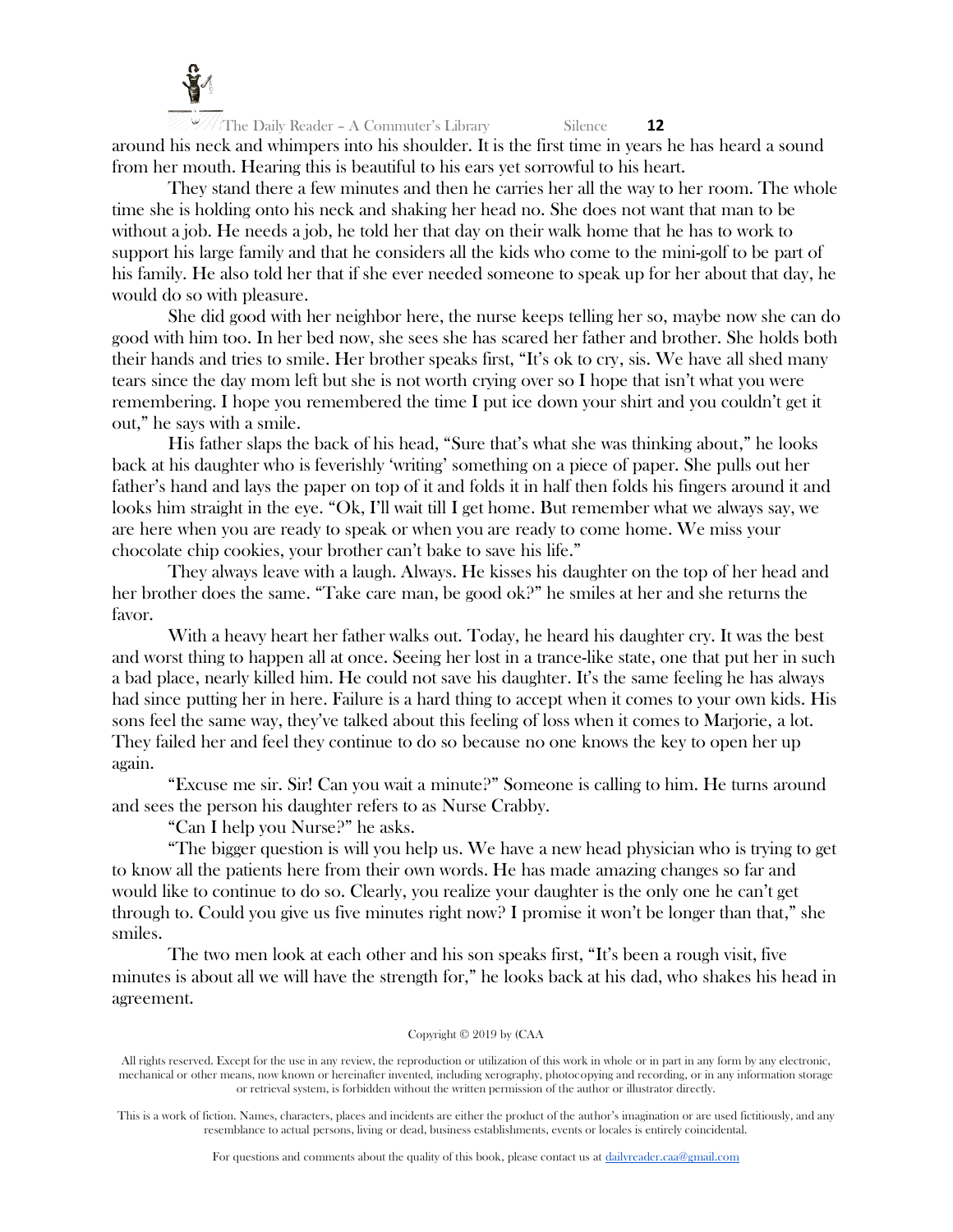

They walk towards the back rooms where there are offices. Before she opens the door for them, she states, "I personally think your daughter is the bravest woman I've ever known," she proceeds to tell them how she saved her friend's life a while back. With that, she opens the door and introduces them to the new head doctor.

"Please sit. Thank you for your time. Before a patient recently left here, she showed me a poem your daughter had written her. Not only were the words poetic but the surrounding border on the page was exquisite. I have it here if you'd like to see."

"We see it all the time. She is an avid writer and has always been artistic. Her pictures are full of precise details and her words tell it like it is," the father answers very coldly.

"I understand that you've had quite a visit here. We saw you from the courtyard window sitting one minute then running after her the next and before we knew what was going on, you were carrying her back to her room. I won't ask details. I want to be brief. Can you tell me anything that would help me help her?" he asks in a quiet patient tone.

Her brother comes to her rescue, "We don't get paid to come up with solutions, you do. Sure, our family has its share of drama but everyone does. Our mother no longer lives with us due to her adulteress ways but Marjorie's silence is not new. It's only, that this time, it won't end. When she feels life is her fault she shuts down, simple as that. We have to go now," he stands up and his father is right behind him. His dad turns his head and says, "Watch her, she will give you all the clues you need. We hear her loud and clear," and they walk out with the father's arm around his son's shoulder, like too old pals.

The doctor sits in his now empty office with the door closed. He looks over the poem again and again. Then to distract himself he goes back to doing his paperwork and research on this facility. Something is not adding up, figures from the morning don't match those of the evening. Medication doses are being given willy nilly, almost as if it's an experiment, but by whom? There is a scratching sound at his door, he looks over in time to see a piece of paper being slid under his door. He slowly gets up to get the paper and when he realizes its Marjorie's paper, he quickly opens the door, but she is nowhere to be seen. With a sigh he returns to his desk.

He empties his pencil sharpener on top of the paper and smears it around because he has no chalk dust in his office to use this time. The letter reads as follows:

My good friend lost his job. My brother told me. He is a good man, he supports lots of people. Is there a job for him here? He is the one who used to run the mini-golf center near the strip mall on Kearny Street. You have to help him it's soooooooooooooooooooooo important. He CAN"T be without a job. Too many people count on him. Too many lives, it's crucial. M

The doctor is not sure what to do about this. On one hand, she is reaching out to him, on the other, what job could he give the man that would be comparable to running a business. That's it! Running a business! He can't do both, he needs someone to run the business side of things so he can successfully run the medical side of the facility. There is definitely enough money to give someone a good salary for that. He spends the rest of the day looking up all that he needs to know, contacting the board of directors for approval, one of whom knows the man and wholeheartedly agrees that he would be perfect for the job. He told the good doctor that he will have him come

#### Copyright © 2019 by (CAA

All rights reserved. Except for the use in any review, the reproduction or utilization of this work in whole or in part in any form by any electronic, mechanical or other means, now known or hereinafter invented, including xerography, photocopying and recording, or in any information storage or retrieval system, is forbidden without the written permission of the author or illustrator directly.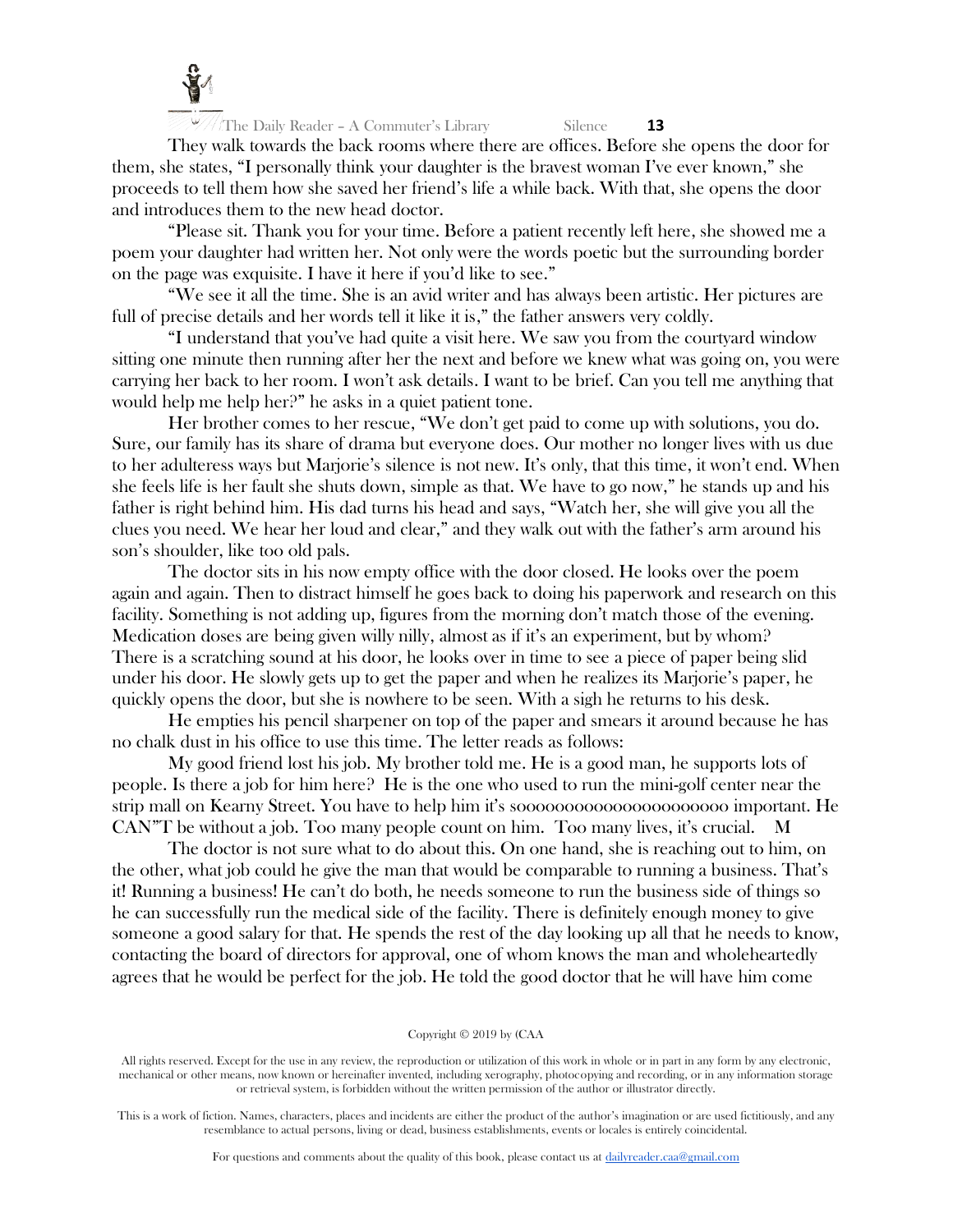

The Daily Reader - A Commuter's Library Silence **14** out to the facility the next day for a formal interview. Although he already knows they will offer him the job anyway.

When asked how he found out the information so quickly, the doctor merely answered a friend of his had heard about the buyout and let him know in turn. Either way, he won't be without a job for very long. The board member agreed.

Before leaving that day, the doctor stops by Marjorie's room. He knocks before entering even though she could see him in the doorway. "I saw your dad came by today. I hope you had a nice visit."

She shakes her head yes and pleads with him in her eyes to say the reason he is here. He sees, no, he "hears" her ask him. "As you know I've been getting to know everyone around here. I hope you've noticed that there have already been some changes."

Once again, she nods but this time she picks up her hand as if she had a fork in it and puts it to her mouth, then she puts her hands together and pulls them to her nose and sniffs deeply. "Yes, the food is better and I'm glad you like the flowers. It was Nurse Crabby's idea."

Marjorie looks down at her hands. "Didn't think I knew her nickname? She is the one who told me you named her that. She likes the name, by the way. It keeps everyone around her on their toes when she walks in. She isn't actually crabby, you know, she has a lot on her mind. The last head nurse quit in the middle of a shift a while back and she has been trying to take over her job and keep up with her own responsibilities. When she mentioned it to the last doctor in charge, he told her to keep up the good work. Me, on the other hand, I made her head nurse and we are now looking for someone to fill her old position. Her name is Carny by the way. Starts with C too."

The doctor is looking for some kind of response, smile, or acknowledgement, anything would do. Marjorie holds the doctor's eyes in hers, she 'speaks' to him and he "hears" her again. "Yes, I received your note. I am working on that too. I think he may come help me run this facility. Would you like to see him tomorrow when he comes?"

Her eyes start to well up with water. She shakes her head yes. She did a good thing; her friend is safe and now her other friend may get a new job. Her words matter now. They really matter. How she wishes she could see her friends more often. "You've helped a lot of people with your words, when you're ready. I'd like to hear more of them," he looks around the room and for the first time, he sees she has five shelves all filled with journal-looking books. He thinks to himself, 'if only I could read one, try to understand her' He looks back at her. "When you're ready," he says again before he leaves.

 $\sim$   $\sim$   $\sim$ 

On their way home Marjorie's father calls her older brother and says it is time for him to come home for a visit. He tells him he thinks Marjorie is about ready to open up and that he should be here, he needs him, his brother needs him and so does she.

Marjorie's older brother hasn't had as much time to see her being away in college then graduate school. But she is everything to him, always has been. "Ok, I'll get in a car in an hour, I'll be home for dinner. Don't read her letter until I get there," his father agrees.

# Copyright © 2019 by (CAA

All rights reserved. Except for the use in any review, the reproduction or utilization of this work in whole or in part in any form by any electronic, mechanical or other means, now known or hereinafter invented, including xerography, photocopying and recording, or in any information storage or retrieval system, is forbidden without the written permission of the author or illustrator directly.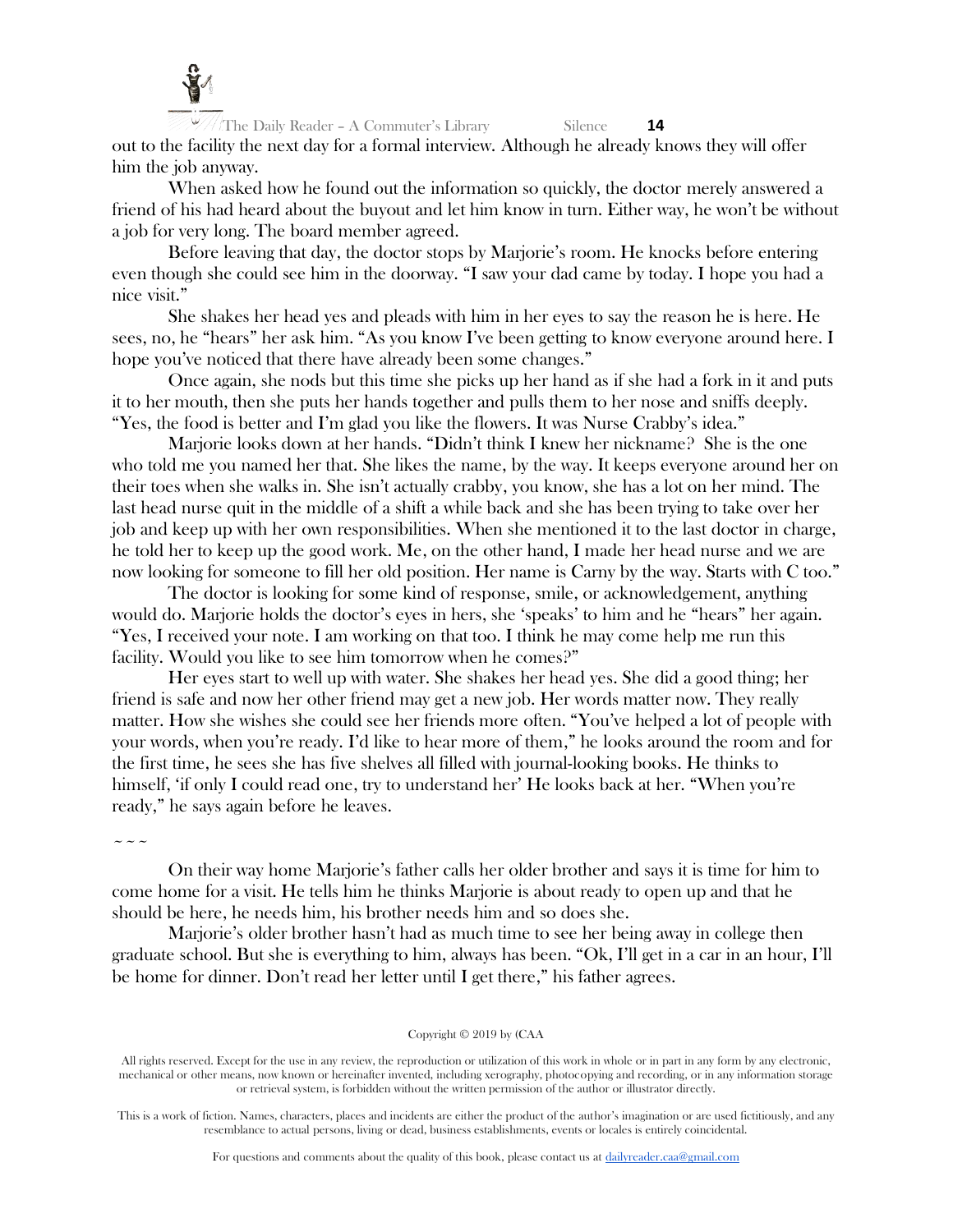

Marjorie is pacing her room. She does not know what to do with this unsteadiness inside her tonight. She said something to her father that she never said before and she knows he knows this too. She is not sure if this is going to break things up again or somehow make life better. She decides to wander the halls again, no one ever sees her, they never watch her at night.

Her father had given her a camera that takes night pictures because he thought she might appreciate taking pictures of darkness, or in the silence of the night, he said. But tonight, she takes her drawing pad and her scratching pencil. She passes Mr. Martone's room and hears a bit of a shuffle. She peeks in and sees two of the night staff in his room, one is pouring out his meds and the other is putting something else into the bottle, then they put the bottle back into its locked box.

In this facility each patient's meds are left in a medicine cabinet or locked box in each of their rooms. Then she sees the unthinkable, each one of them takes more than one pill and swallows them. Now they are walking out laughing. Mr. Martone is almost deaf so he does not hear anything, but she sees it all. Her heart sinks again. Not Mr. Martone, they can't hurt him. What if they gave him the wrong thing? It's not right! What can she do?

She walks some more, she can't go outside because the doors will sound an alarm. She can't go back to her room because the two staff people are headed in that direction. Instead she goes to check out who is sleeping in the nurse's room tonight to see if she can tell them. No, it's not a good nurse, this one takes sleeping pills so she doesn't have to hear the patients even if they do need her.

Marjorie begins to panic, she can't see him hurt. He is so gentle, it's not his fault why he is here, maybe other people did things to him too and that's why he is here. Marjorie is running faster and faster, she keeps looking back behind her to make sure no one is following her. She is running along the walls so she won't be seen when suddenly she turns the corner and BAM! She falls backwards from hitting someone's chest with her face. She looks up and sees the good doctor is still here. But it's the middle of the night, that can't be. Her heart starts to panic, something is wrong, she is in the wrong place, her world is spinning. Everything is going wrong, maybe this is all a nightmare, she screams to herself in her head to wake up but the eyes in front of her are still watching her for signs of pain.

The doctor squats down and looks her in the eye. "I don't know why I'm here either. Something woke me up in my sleep and I only live five minutes from here so I came right over. You know something don't you? You always know what is going on. Please Marjorie, tell me, somehow, tell me what has happened, what you saw," he pleads with her and she shakes her head.

In the dark she quickly starts scratching on her pad of paper. Faster than she has in a long time. The doctor watches in amazement as she finishes one page and turns it to another and yet another. As she slows down, he says to her, "Ok, let's go to my office, it's only a couple doors down from here," he offers her his hand, and she takes it. He helps her up and they walk to the office.

She rips out the pages and he gathers his pencil shavings, and rubs them on the first page. It's a picture of the outside of a room. "Mr. Martone?" he questions her and she shakes her head yes.

The next page is a split picture he sees people at the medicine box in one and someone emptying it in the next. The final page is also a split picture, one is how they are filling the

# Copyright © 2019 by (CAA

All rights reserved. Except for the use in any review, the reproduction or utilization of this work in whole or in part in any form by any electronic, mechanical or other means, now known or hereinafter invented, including xerography, photocopying and recording, or in any information storage or retrieval system, is forbidden without the written permission of the author or illustrator directly.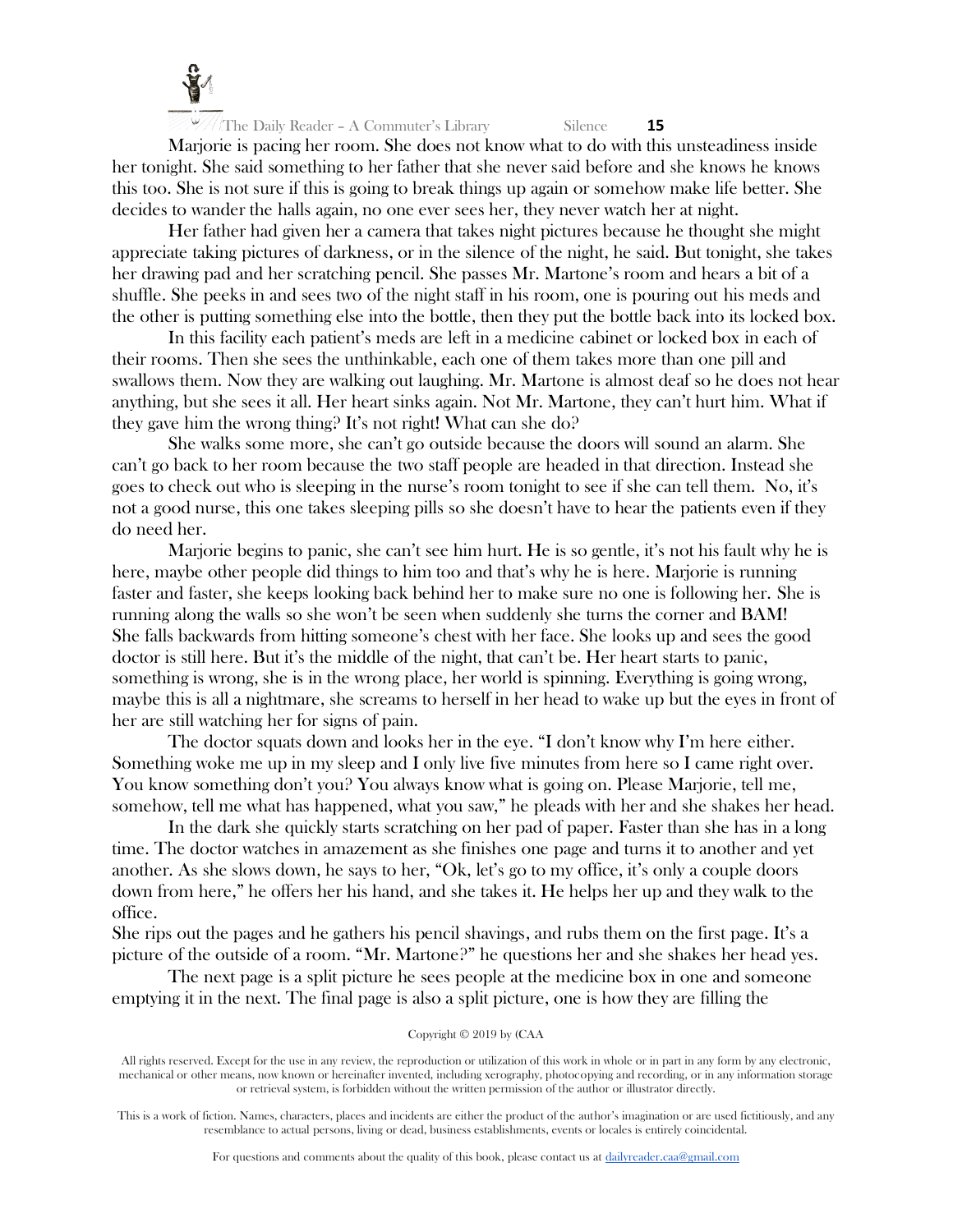

The Daily Reader - A Commuter's Library Silence **16** medicine box again with a different box and the last picture shows them taking the pills. Her details are incredible, he feels he can even make out which two people did this.

He picks up his phone and waits, "Hello Carny, get here quick, we have a huge problem that needs to be fixed. Now," he looks over at Marjorie who is pensive at best. She is still shaking from what she saw.

"You did the right thing here Marjorie," then he picks up the microphone to the facility and says, "All staff please report to the front room immediately. I expect to see all of you there within minutes this place isn't that big now, GO!"

Then he looks at Marjorie, "Go back to your room please. I'll stop by or Nurse Carny will, ok?" he leads her out of his office and in the direction of her room. Marjorie looks back and shakes her head no really loudly. "Ok, sorry," he folds the papers and puts them in his pocket. "You're right, I should not show them to anyone. You have my word. Maybe Nurse Carny? She has to help me," Marjorie gives her head a nervous shake.

The doctor meets everyone in the front hall, he is watching his stopwatch to see how long it takes everyone so show up. There are two men who are clearly much later than the rest of them. They saunter in and are looking quite dazed. He watches them as they come in very carefully. He wants to rip them to shreds only they are on medication that takes them down and they won't be able to comprehend what is going on.

He takes out his private phone and calls a friend. "I need you to pick up two people immediately. Possibly more," he paces in front of everyone as someone would if he was a sergeant inspecting his troops. After chewing out the lot of them, many become quite nervous as to if they are even going to have a job by the time their shift ends. Nurse Carny shows up in time to watch the spectacle.

She eyes the doctor and he sends her a message back with his eyes. She knows now it was Marjorie to the rescue again. She walks close by him so he can tell her to go check on Mr. Martone, she runs out of the room. Everyone loves him, who would harm that man? She wants to wait to see who, it is but then she sees two men leaning into each other, like they can't stand on their own and the whole picture comes to mind as to what happened.

She gets to Mr. Martone's room and his vital signs are lower than they should be, she calls over to the local hospital and calls in a favor. "Help is on the way Mr. Martone, don't you worry Marjorie is looking out for you," she sits and waits now.

The people from the hospital, as well as the police, show up at the same time. Marjorie sees the ambulate pull up and her heart rate starts to hit warp speed. Without thinking of herself she goes running down to Mr. Martone's room. 'He has to be ok' she thinks to herself.

She makes it to the room at the same time the people from the hospital do. Nurse Carny is there too, 'oh no this must be really, really bad.' She covers her mouth because she can't hold the whimper in this time. Nurse Carny sees her and runs to her side and pulls her out of the room.

"Look at me Marjorie. In the eye. He is ok, his blood pressure is low and his heart rate is too, it made me think it has something to do with the medicine they gave him before he went to bed. They put him in a deep sleep with medicine. These people here are my friends, they are taking his blood and will run the specimen over to the lab immediately; we can't do that here. He

# Copyright © 2019 by (CAA

All rights reserved. Except for the use in any review, the reproduction or utilization of this work in whole or in part in any form by any electronic, mechanical or other means, now known or hereinafter invented, including xerography, photocopying and recording, or in any information storage or retrieval system, is forbidden without the written permission of the author or illustrator directly.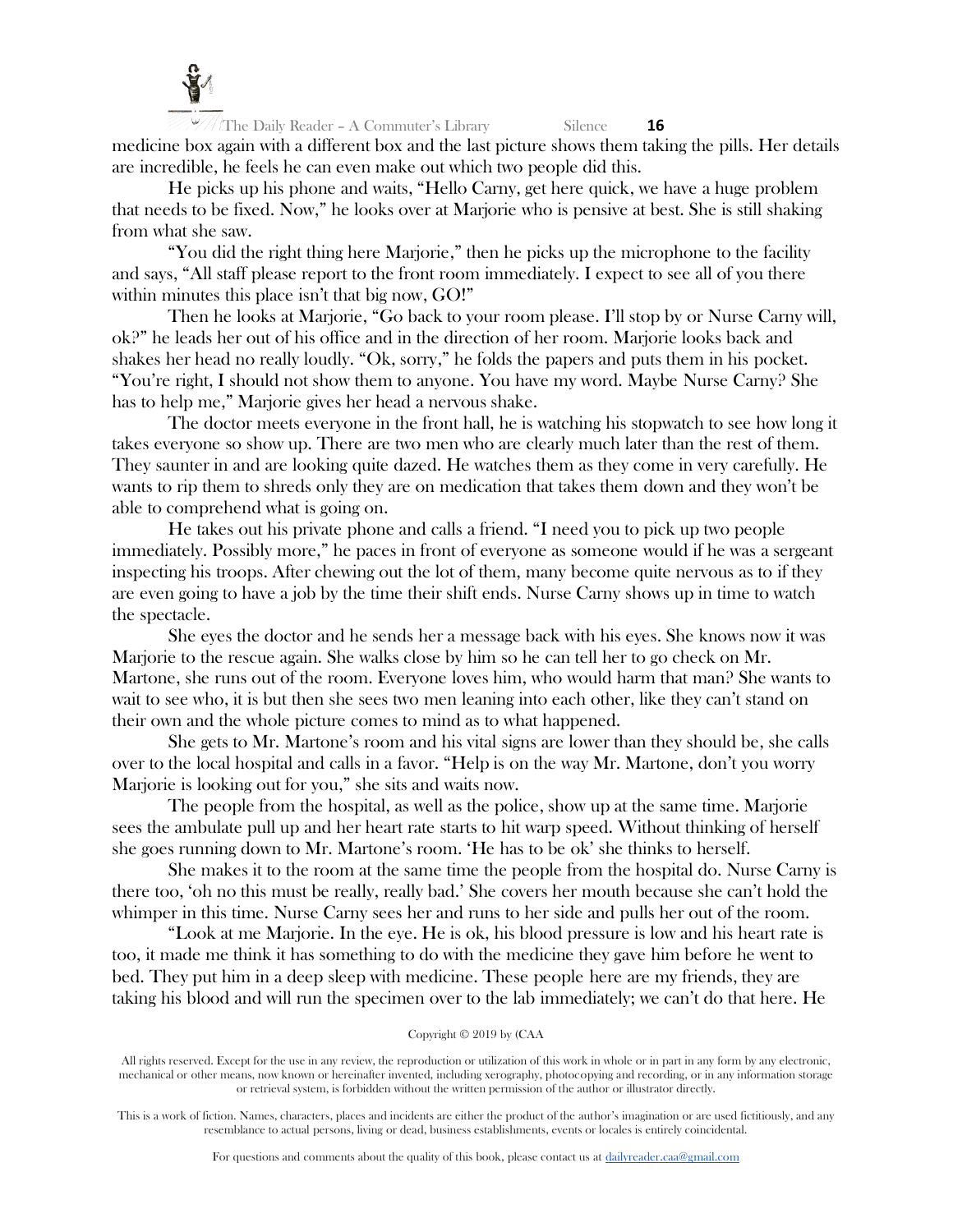

The Daily Reader – A Commuter's Library Silence **17** is safe I promise you. Do you believe me?" she is looking into Marjorie's eyes and she is receiving a warm reception. Marjorie involuntarily gives her a hug. The nurse whispers in her ear, "you are the bravest woman I know, I'll say it a hundred times, to anyone," she takes Marjorie's hand and leads her back to her room where she stays until Marjorie falls back to sleep.

Meanwhile, in the front room, the doctor has begun to really yell at each and every one of the night staff. He can tell that the nurse on call is on something because she can barely keep her head up, be it legal substance, or not, he does not know, but he is subjecting everyone to a mandatory blood test on the spot. The people from the hospital and the police force are all too happy to help. One of them knows Mr. Martone personally, he was his music teacher back in high school.

The doctor is quick to add, "Those of you who feel this is against your rights are free to leave now, go home and check your contract, it's there. If you choose to leave now, do not come back tomorrow. Quality staff is out there and I aim to make sure that is all we have here. People who care about the welfare of the patients here. I've already found many discrepancies from the morning staff and the evening staff, someone is lying here, all will be straightened out by week's end. If you have anything to add, put it in writing and leave it in my mailbox. I will be here all night. As of right now, I can no longer trust the lot of you. Consider yourselves on probation," he walks towards his office.

Marjorie notices that the nurse is still there, even though she is feigning sleep. It usually fools everyone else. She decides to sit up and face her. Nurse Carny sees Marjorie sit up, "I didn't think you could sleep. Marjorie, you know Mr. Martone will be ok, yes?" Marjorie shakes her head in the affirmative. "You also know that he is deaf because of an illness he had?" she asks. Marjorie looks at the nurse very puzzled. "He was an amazing musical talent. He could write a score for a twenty or a two hundred piece band easily. He could sing like a nightingale too. Mr. Martone became ill about five years ago. One of the side effects to his illness is partial hearing loss, only his went further than most and he can no longer hear the music. Unfortunately, he is in a bad state of depression, the new doctors are working with him to help him see how much of life he can still enjoy." The nurse sighs, she knows she is not supposed to share this information with anyone, and it's the second time she has done so with Marjorie. However, each time she does, this young woman does something remarkable and she wants her to realize how much she can do for a lot of people, if she would only open up.

She continues talking to her favorite patient. "Marjorie, your artistic abilities can help a lot of people. Your big heart has already helped two of the patients here. How much more could be done if you actually had actual lead in your pencil, huh? We could use some nice artwork around here don't you think?"

Marjorie smiles, this nurse is actually really good. For the first time in a long time, Marjorie feels she has some self-worth. However, her letter to her dad can destroy everything she has worked for. Keeping her family together. She is not sure what made her finally blurt out that information but something inside told her it was time, so she did, and if she didn't do it at that moment, she would not have had the guts to do it later, or ever.

#### Copyright © 2019 by (CAA

All rights reserved. Except for the use in any review, the reproduction or utilization of this work in whole or in part in any form by any electronic, mechanical or other means, now known or hereinafter invented, including xerography, photocopying and recording, or in any information storage or retrieval system, is forbidden without the written permission of the author or illustrator directly.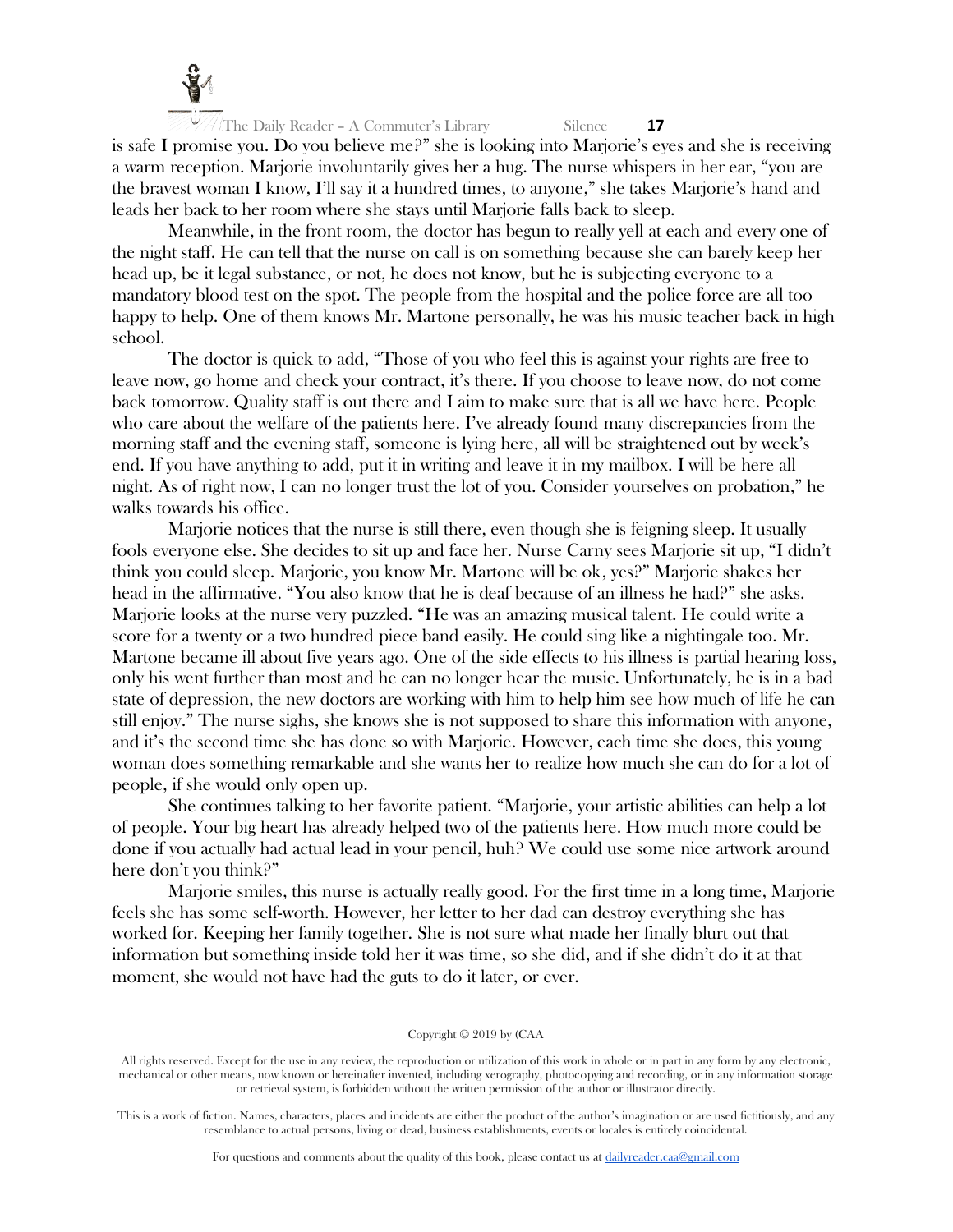

Marjorie grabs the doll her brother John had given her when she turned thirteen. It's a silly old black and white polka dotted thing, but he saved his own money to buy it for her, it feels like diamonds and gold to her. She aimlessly starts to stroke the doll. The nurse is watching this but says nothing. She knows that Marjorie is lost in thought now, she stands to leave and says, "Try and get some sleep Marjorie, you can't save the whole world in one night. Although you sure as hell can try, can't you?" she smiles and leaves the room.

Marjorie watches as the nurse leaves. She thinks to herself, 'I'm not trying to save the world, just myself. I want to go home. I want to sleep among my own toys, my own memories, even the bad ones. They keep coming out here now and I don't like that.' Slowly, she slides back down and goes to sleep. Surprisingly she sleeps well.

 $\sim$   $\sim$   $\sim$ 

Back at home, is a rough night. Marjorie's big brother comes home and the three men do not know what to do with the letter that was written. First John describes what happened during their visit that day, how they actually heard her whimper. Baily is shocked.

Their dad speaks about how the doctor is trying to get her to open up and what she did to save the other girl in the facility. Baily can't believe his ears. These are all signs that his little sister is coming back to them. They talk and talk about a plan to go see her tomorrow and how they could maybe get her to break her silence, at least in her writing or better yet in her drawings.

"That's it!" Baily exclaims, "Let's bring her a new pad of drawing paper, the really good kind with those special pencils that she likes from her old art classes. We will buy a new pack, in case the ones here bring back any bad memories."

Now that they had a plan, the three men decide to do what they do best when together, order pizza and watch bad movies together. They completely forgot about her letter until morning when they all see it at the same time on the dining room table. Looking from one son to the next, the three of them sit down to read it together.

Their father takes out the chalk dust and rubs it across the paper. They read it in silence, then sit back in their chairs and try to swallow what they see in front of them:

Daddy,

Don't hate me for telling you this

2 things

Ask the man from the mini-golf about the day Uncle Leon tried to kill me

Uncle Leon always said that John looked like his side of the family, does that mean he is not my brother? Tell John I love him from my head to my toes, he is in my heart always. I love you

Ps – thank you for saving me today  $\odot$ 

M

Baily is the first to speak, "Did she say you saved her today? Dad that's phenomenal don't you think?"

John is still taking in the whole of the letter, "Pop, she opened up. I mean, she really opened up," he slides over towards the letter and reads it again and again, his hands shaking.

# Copyright © 2019 by (CAA

All rights reserved. Except for the use in any review, the reproduction or utilization of this work in whole or in part in any form by any electronic, mechanical or other means, now known or hereinafter invented, including xerography, photocopying and recording, or in any information storage or retrieval system, is forbidden without the written permission of the author or illustrator directly.

This is a work of fiction. Names, characters, places and incidents are either the product of the author's imagination or are used fictitiously, and any resemblance to actual persons, living or dead, business establishments, events or locales is entirely coincidental.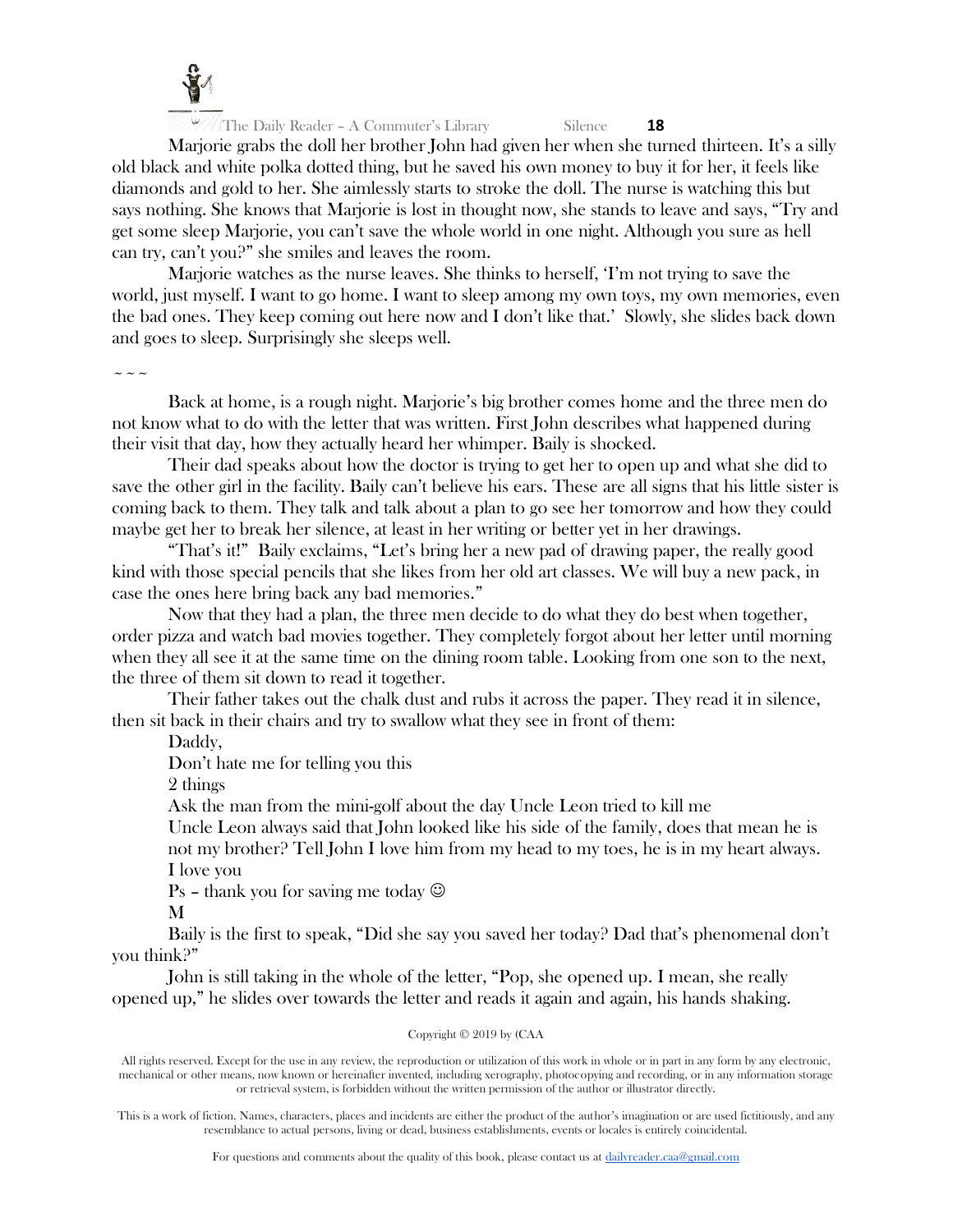

Their father looks at it once more over John's shoulder. "Did either of you hear that same phrase?" They both shake their head yes. Their father looks at John and says unequivocally, "You ARE my son. Fathering a child and being a father are two different things, don't you two ever forget that."

"Are you going to do a test Dad?" Baily's voice sounding shaken.

Their father simply states, "Why?"

John sits up a little further in his chair, "Yeah, why Baily? And why do you look so nervous all of a sudden?"

"There were so many. Are any of us really yours?" As the words came out Baily regrets them. His father's eyes are welling up with tears. He walks over to Baily and holds him as if he is about to disappear. "My son," he chokes out the words and puts another hand on John's shoulder and squeezes, "my son, no man can take you away, no love will ever be stronger than how I feel about you three. You Bialy, look exactly like my brother Petey did at this age, I'll show you pictures, you'll laugh. Marjorie is the spitting image of my mother and John here always has shared his mother's nose but the eyes and build of my dad. If I am wrong on any of these counts it only means, that I see you as an extension of me. You ARE my children. However, if you want the DNA tests done, I will oblige," he says with a quiet voice.

John stands up and faces his dad, "You're right Pop, it takes more than sperm to make a man a father. There is no other family I'd rather be part of. Marjorie must think I am leaving now, every time she became quiet before, someone in our lives, or hers more exactly, left her. We have to be there before noon today agree?" he looks at the others in the room. Baily is still visibly shaken.

"I'm sorry Dad, it's just….." Baily breaks off.

"I know, all the lies, but I've never lied to you about my love for you have I? Who knows how to get in touch with the man she mentioned?" he asks calmly.

Baily goes to look up the number in his room, he is sure he has it somewhere, he used to call him when he was in trouble, so did everyone else in the neighborhood, damn corporations. He decides to make the call himself and asks if he could come over the house. Thankfully, the man gives him a positive answer. He comes down to see his father and John siting with the photo albums out in front of them. This brings a smile to his face.

"He will be here within the hour, is that ok with everyone?" he states.

"Look here at my brother Petey, here he is hanging upside down from the monkey bars down at Indian Lake and here is you doing the same thing. Almost identical isn't it?" he asks facing Baily. Baily looks over his father's shoulder and smiles. He is right, one picture is black and white and the other in color, but they look the same. He puts his hands on his dad's shoulders and squeezes as if to say thank you.

The men are so busy in their trip down photo album alley they almost don't hear the doorbell ring. Their father stands up to open the door. Mr. Hardly is standing before him with an envelope. He moves aside to let him in.

All the men are now sitting on the couches, they offer Mr. Hardly a drink. "No, I have a feeling I know why I am here. Marjorie finally sent you to ask me a question. Yes?" They shake

# Copyright © 2019 by (CAA

All rights reserved. Except for the use in any review, the reproduction or utilization of this work in whole or in part in any form by any electronic, mechanical or other means, now known or hereinafter invented, including xerography, photocopying and recording, or in any information storage or retrieval system, is forbidden without the written permission of the author or illustrator directly.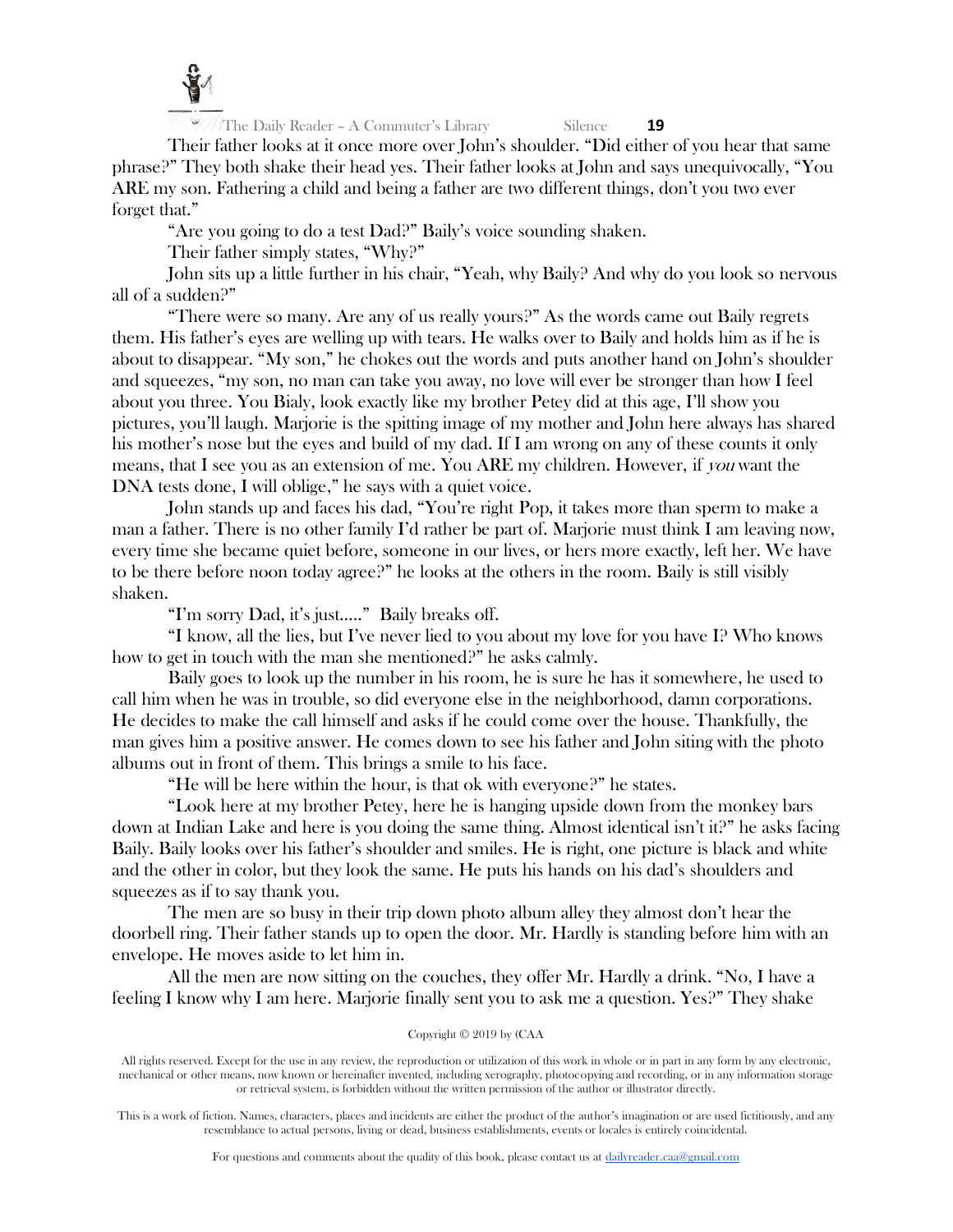

The Daily Reader – A Commuter's Library Silence **20** their head yes, and Baily walks over to the table to get him the letter. He reads it and shakes his head.

"Yes, I thought so. I'm going out to see her later today. Seems she is the one who asked the doctor in charge to give me a job. He offered me one before I even met him. Says to come over and fill out paperwork, no real interview necessary. Seems a few members of the board already know me from my other job. I'm going to stop by her room, is that ok with you all?" The three shake their heads as if they are all attached to the same neck.

"I won't keep you. It feels like so many years ago, I was walking through the park when I saw a man pushing a girl to walk towards the boating pond. I could tell this was not a friendly visit between the two of them. He kept slapping the back of her head and she kept stepping to the right or left but he was a rather large man, so I took to follow them, ready to step in if necessary. I had my camera around my neck so I took a couple of pictures while they were walking, they are from behind." He takes a deep breath and continues.

"I heard some of the words about being like her mother, giving to him all her mother did. How if she said anything, to anyone, he would kill John here, if he lost his job or his wife and security blanket he would come after her in a heartbeat. The whole time Marjorie was as strong as could be, never once screaming or calling attention to herself. As they neared the pond, I had a bad feeling something was going to happen so I started to run and yell at him to drop her.

He had her above his head as if she was a twig, the next thing I know he hurled her into the pond. He took off running, I did not get a look at his face at all, I was more concerned with her." He watches the three men as he continues his story, "I jumped into the pond to grab her because I could tell her clothes were snagged on something. Getting her free took a few minutes, but never once did she complain. In fact, she told me she intended to walk home alone. Of course, I did not let that happen. I had thrown my camera off of my neck before jumping in, I picked it up and we walked quietly and slowly together to your home.

She swore me to secrecy, and all this this time, I felt I owed her that trust. I apologize to you for that," now he holds his head low and fiddles with his fingers in his lap.

Baily speaks first, "what's in the envelope?"

Mr. Hardly looks up for a moment, he had forgotten all about them. "Ah, yes, it seems I must have hit the button to my camera a few times more than I had originally thought. Either that or through my running my camera kept hitting my leg and taking pictures. Most of the event is caught on camera. I told Marjorie she didn't have to speak, that the pictures would speak for her, but she was scared for John. She told me she can't live with the knowledge that it would be her fault if he died," he says.

He stands to leave, there is nothing left to say. Baily jumps up and hugs him, harder than he has ever done to someone who is not family. John joins as well as their father. The men stay that way for a few moments. As they break away, their father walks him to the door. "We'll take it from here," the two men smile to each other. There really is nothing more either of them could say.

Facing his sons, he takes a deep breath and says to them slowly, "First, we need to assure her that we are all family come hell or high water. We will visit with her as usual, around 2:00

# Copyright © 2019 by (CAA

All rights reserved. Except for the use in any review, the reproduction or utilization of this work in whole or in part in any form by any electronic, mechanical or other means, now known or hereinafter invented, including xerography, photocopying and recording, or in any information storage or retrieval system, is forbidden without the written permission of the author or illustrator directly.

This is a work of fiction. Names, characters, places and incidents are either the product of the author's imagination or are used fictitiously, and any resemblance to actual persons, living or dead, business establishments, events or locales is entirely coincidental.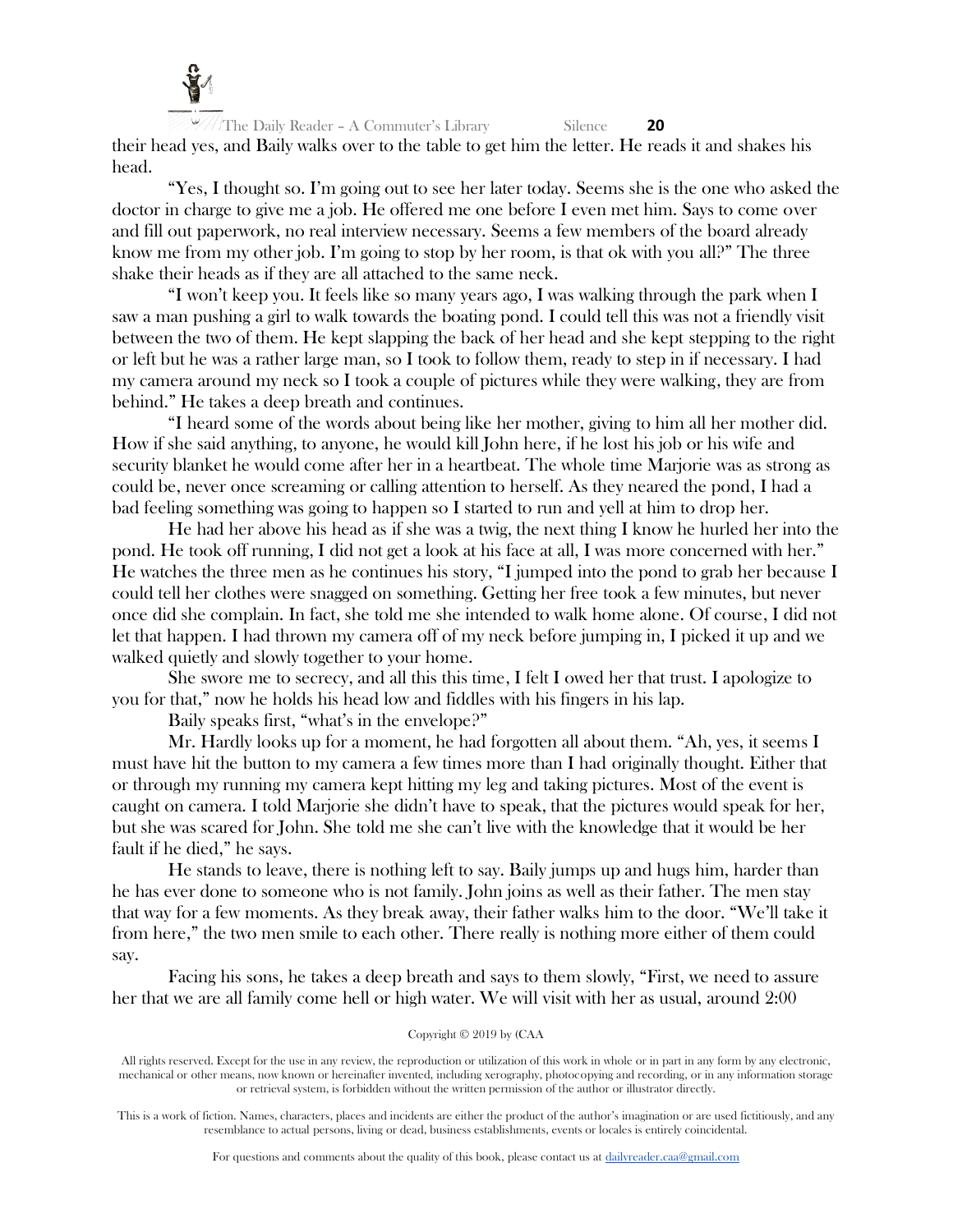

 $\sim$   $\sim$   $\sim$   $\sim$ 

 $\frac{1}{\pi}$ The Daily Reader – A Commuter's Library Silence **21** 

instead of noon, so we don't scare her, I don't want her to think we changed anything because of her letter or that we are scared for John and need to rearrange our schedule. Until then, we will go to the art store first thing like Baily said, and buy her all she needs to start making her drawings with color. When we leave the store, we go together to our lawyer, we will let him deal with the police. Any questions?" He watches his two boys as if they were men and this is the deal of the century.

"Pop, you're right, business as usual, I was wrong to suggest we go early. She will freak if we show early. Especially me, I haven't exactly seen her a lot lately. In answer to your previous question, I already know who my father is, no need to find another, especially now." John reaches out his hand as they do a team huddle again, Baily puts his hand on top and their father puts his on top of that. A stronger pact could not have been made.

The men break off and walk back over to the family albums sitting on the table. Baily picks up a picture of a man he does not know and looks over at his dad. "It's my brother Harold. He is no longer with us, cancer at the age of twenty-five, died before you were born son."

"Dad, he looks exactly like John, look at his chin and the birthmark by the eye," Baily is feeling much better now. "I'm going to bring this picture with us to show Marj. She will want to see proof, don't you think?" Baily watches John stare at the picture, it's almost a little scary.

He starts to pace, John is moving back and forth from the dining room to the kitchen door, and back again, and again. No one is really paying any attention, everyone is trying to absorb what has taken place today, each in their own way. Until the moment he stops suddenly, "Pop! Baily! That's it! Marj has decided not to speak because every time she does someone leaves. Like I said before, think about it; that man Fred left first, I remember him giving me gum balls all the time then all of a sudden, he never came, she had a friend in camp that she spoke up for too. Baily, think, what else, actually, who else?"

The three of them start to pace around the house, every couple of minutes someone would yell out another name, another incident, another reason that they never saw that brought Marjorie into this state of being mute. Baily finishes with, "Mom, Marg is the one who mentioned Uncle Leon in the first place, isn't she? On your walk with her Dad. Oh my, poor Marj, I need to leave the house, this place is getting too small. Let's say we head out for lunch, go to the art store and continue on to see her?"

Everyone agrees, now is a great time to leave. Before leaving John and his father look around the house. They look at each other, speaking with their eyes like Marjorie does to them, they break into smiles. Together they say, "paint job" and with that the three of them start their day's adventure.

Marjorie is pacing today, first in her room, then out in the courtyard, now back in the community room. She has to appear calm somehow, the nurse told her she is getting a visitor right after he meets with the doctor. Mr. Hadley will be here, this means he has a job.

For the third time in a not so long timeframe, her words have helped. But who knows what is going on at home? She is not sure what possessed her to speak out to them. They are probably packing up John's stuff right now. Before she can control herself, she whispers "John," and puts

# Copyright © 2019 by (CAA

All rights reserved. Except for the use in any review, the reproduction or utilization of this work in whole or in part in any form by any electronic, mechanical or other means, now known or hereinafter invented, including xerography, photocopying and recording, or in any information storage or retrieval system, is forbidden without the written permission of the author or illustrator directly.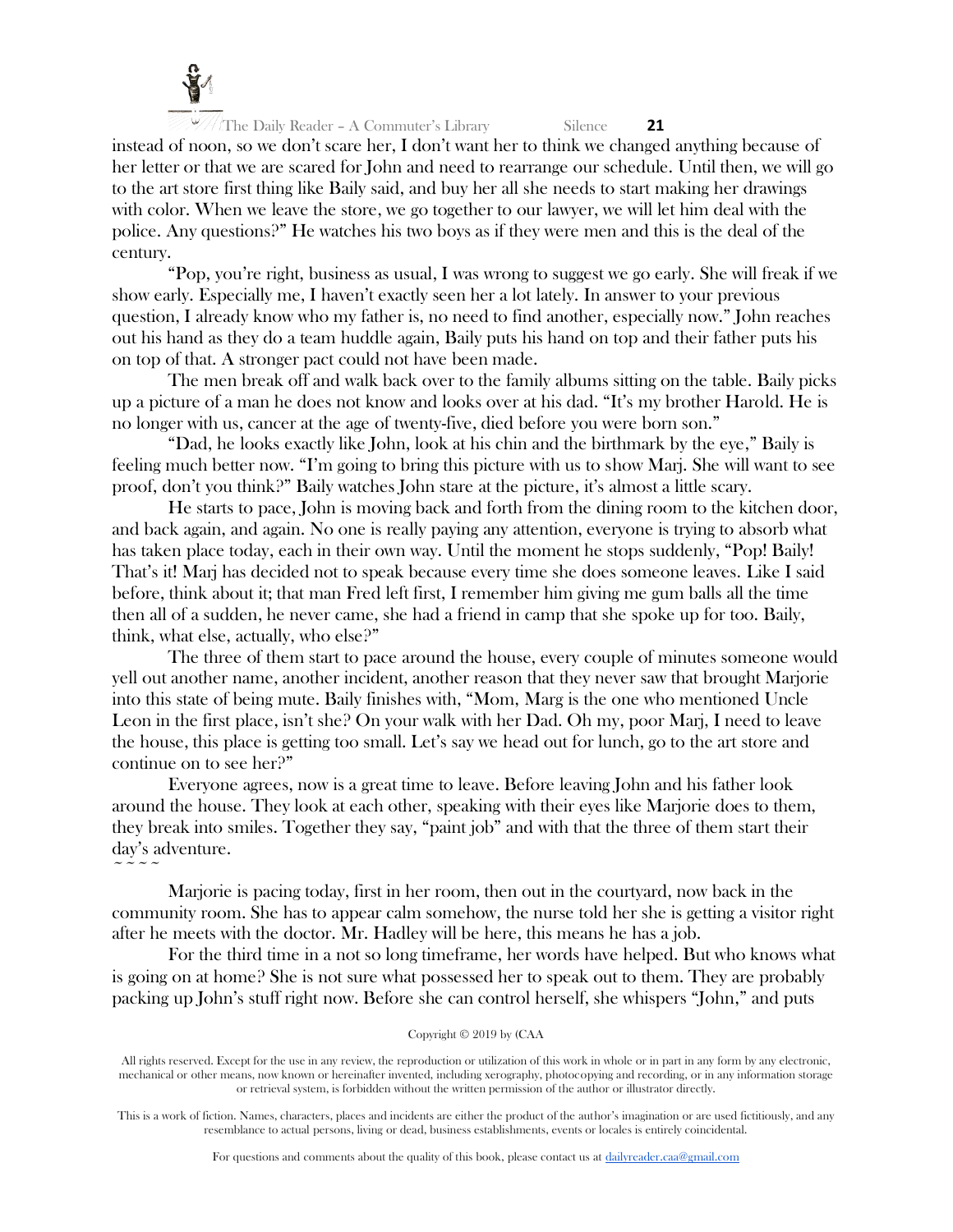

 $\frac{1}{\pi}$ The Daily Reader – A Commuter's Library Silence **22** her hand over her mouth. Quickly, she checks to see if anyone heard her, so far so good. She makes a bee line for the courtyard door and takes refuge under her willow tree.

She is still unsettled, nothing is going to make her feel better until she sees him. No, maybe that will be worse, he will hate her. Her baby brother is going to hate her. Oh my, she didn't think before she wrote her words, she finally felt her dad should know about Uncle Leon but why, oh why, did she have to say both? What could be so urgent? Leon is going to kill him and she couldn't bring herself to say the words 'I love you' before they left yesterday.

Panic starts to set in and she feels her heart racing, her breathing is becoming faster and the need to bolt is so strong she jumps up without even noticing that there is someone standing right near her. The nurse grabs her quickly and pulls her in for a hug. Marjorie's arms are flailing around as she tries to break free.

Her mind pulls her back to that moment of tangle in the water, she is being pulled on by something under the water and the current is pulling her out as well. Her first thoughts then as they are now is that she can't say goodbye to her father. Tears start flowing down her cheeks uncontrollably and whoever is holding her is doing so even harder. It's a vice grip she feels, then the words in her ear start to calm her down.

"Marjorie" a voice whispers "it's ok. Carny is here for you child, don't be scared. Face those demons and pound them to the ground. Use all your strength and pound the hell out of them. You are bigger than they are. You have the strength of many inside your heart, conquer them. Now breathe slowly, deep breath in……that's it. Blow it out, and again …. Innnnn …. oooooout. Let your arms hang by your side. That's a girl," Nurse Carny looks at Marjorie in the eye at arm's length now but still holding her shoulders.

"There is someone to see you. Are you up for a visitor?" Nurse Carny ignores what happened and focuses on the present. She has seen Marjorie outside many times and recognizes that look of fear on her face and came running. This job certainly takes a lot out of you, but the gains are immeasurable. "Oh, and I forgot, this," she hands her an envelope from her pocket. "This came this morning."

Marjorie looks down at the envelope. It has not been open, it's a letter from her friend, the one who left. Quickly she peels it open to see a simple note.

Margorie,

Sorry I haven't written you yet. I'm doing well and only have time to tell you I miss you. I'll write more soon. I miss your smile and your laugh, it always lit up in your eyes. I take that strength with me every day. I promise I'll see you soon.

Xoxoxoxox

Ps. My auntie says hi too, she can't wait to meet you.  $\odot$ 

She looks at Nurse Carny. She holds up the letter and smiles, "Yes, I know who it's from. I told you it will take time for her to get settled. She is a real friend Marjorie. Now, let's go meet your gentleman friend who came by to see you, shall we?" The nurse puts out her elbow for Marjorie to take, and she does. Together they walk back into the community room. Marjorie stops when she sees Mr. Hardly standing before her looking dapper in his suit.

#### Copyright © 2019 by (CAA

All rights reserved. Except for the use in any review, the reproduction or utilization of this work in whole or in part in any form by any electronic, mechanical or other means, now known or hereinafter invented, including xerography, photocopying and recording, or in any information storage or retrieval system, is forbidden without the written permission of the author or illustrator directly.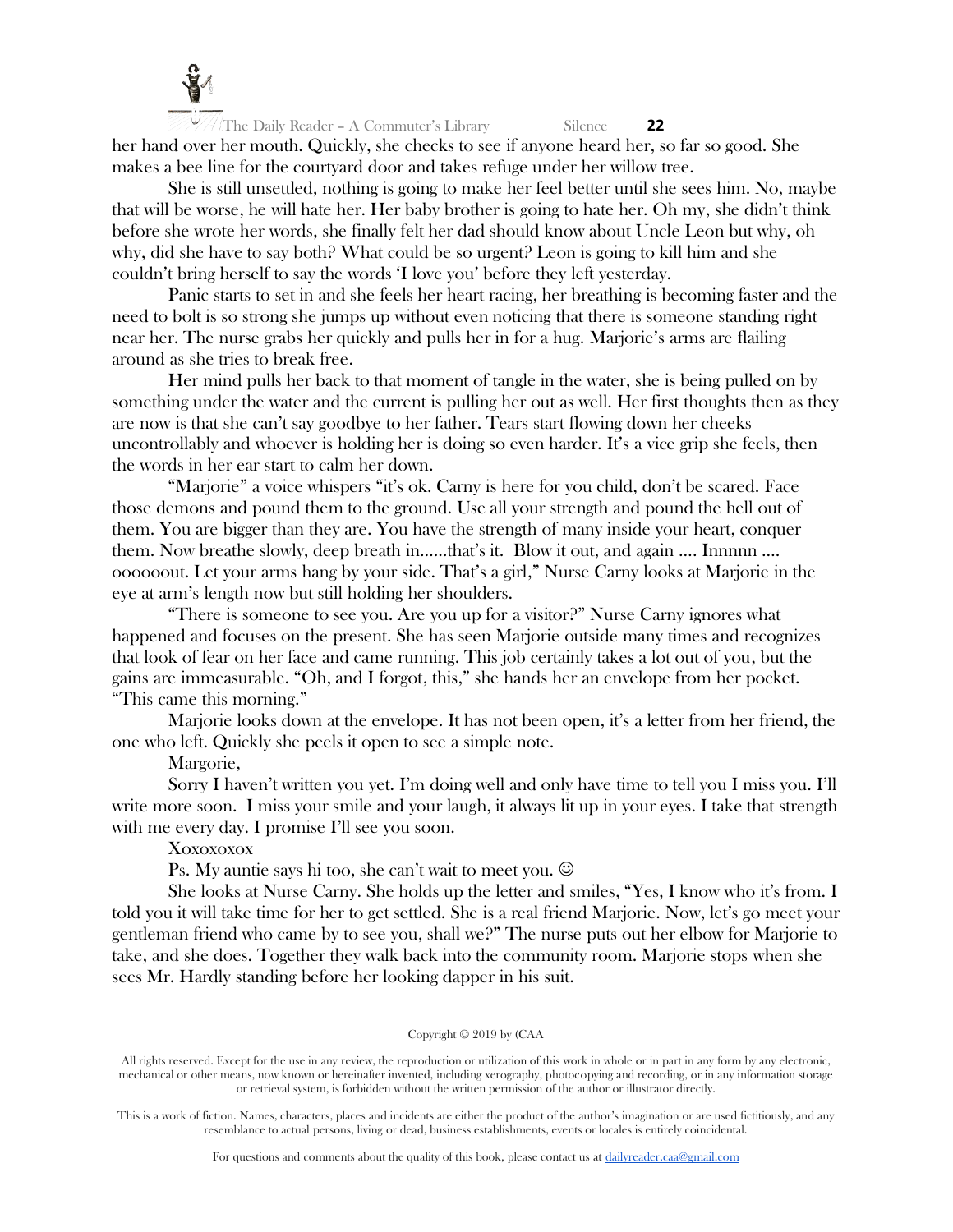

He puts out his arms and she runs into them. "Ah child," he whispers, "giving a man a job is like saving their life. I guess this makes us even," she pulls away and nods her head. She hugs him again, and he is all too happy to hold on to her as well.

"I hear you've been writing a diary here, is that true?" he asks simply.

She nods her head yes. Mr. Hardly puts his pointer finger on her chin and pulls her face up to see him. He looks her straight in the eye and says, "The whole truth and nothing but the truth?" Marjorie knows he is trying to ask if she wrote stories from her head or from what she saw. She makes a peace sign with her fingers and puts it on her face, to indicate that she wrote all she saw. Each finger pointing to an eye.

He smiles and says, "It will help the doctor save even more people. Especially if there is anything in those books of yours that will show him how to make things better. You understand that now, don't you? That sometimes even when words hurt, they can also help," his trusting eyes have a hold on her and Marjorie feels herself being pulled in.

What she has seen recently, proves his point. She pulls on his hand and brings him over to Mr. Martone, who has recovered nicely from the pill incident. She taps on Mr. Martone's shoulder to get his attention. A smile comes on his face when he sees Marjorie. She reaches out for his hand and he gives it to her slowly. She pats it with her other hand and pulls Mr. Hardly's hand towards his to shake. Putting her hand on both of them she smiles at Mr. Martone to tell him this is a friend.

The doctor watches this whole exchange. He is amazed as to how much she can communicate without saying a word. He hopes that his new business manager can get through to her about the books. He watches as she takes him around to each patient and introduces him with similar gestures and always a smile. "Smiles are good," he says out loud to no one in particular.

After having lunch together, Mr. Hardly leaves to go work with the doctor. Marjorie takes to walking the halls and she notices that there are many changes already. Each door is equipped with a video monitor as before but this time they are being monitored by a security guard on each wing. Having them around makes it harder for her to walk around unnoticed. It's the only change she doesn't like. They all know her name and call out a greeting each time she passes so she knows they know she is around. Doctor's orders, but she doesn't know that.

Nurse Carny has become her friend and she has found another equally nice person to be on staff as well, to be the other head nurse. The night staff has all changed except for Dr. BB. No one knows his real name, everyone on the staff calls him BB, it's even on his white jacket. Nothing gets passed him either.

The medical boxes in each room have been removed and now there is a whole system of making each patient responsible for coming to the nurses' station to get their meds. This place has become a lot more comfortable, and friendly. Not that it wasn't before, it's simply better. Because the changes were simple, the board approved them right away and most have been done since Marjorie's friend left on that bad night.

 $\sim$   $\sim$   $\sim$ 

#### Copyright © 2019 by (CAA

All rights reserved. Except for the use in any review, the reproduction or utilization of this work in whole or in part in any form by any electronic, mechanical or other means, now known or hereinafter invented, including xerography, photocopying and recording, or in any information storage or retrieval system, is forbidden without the written permission of the author or illustrator directly.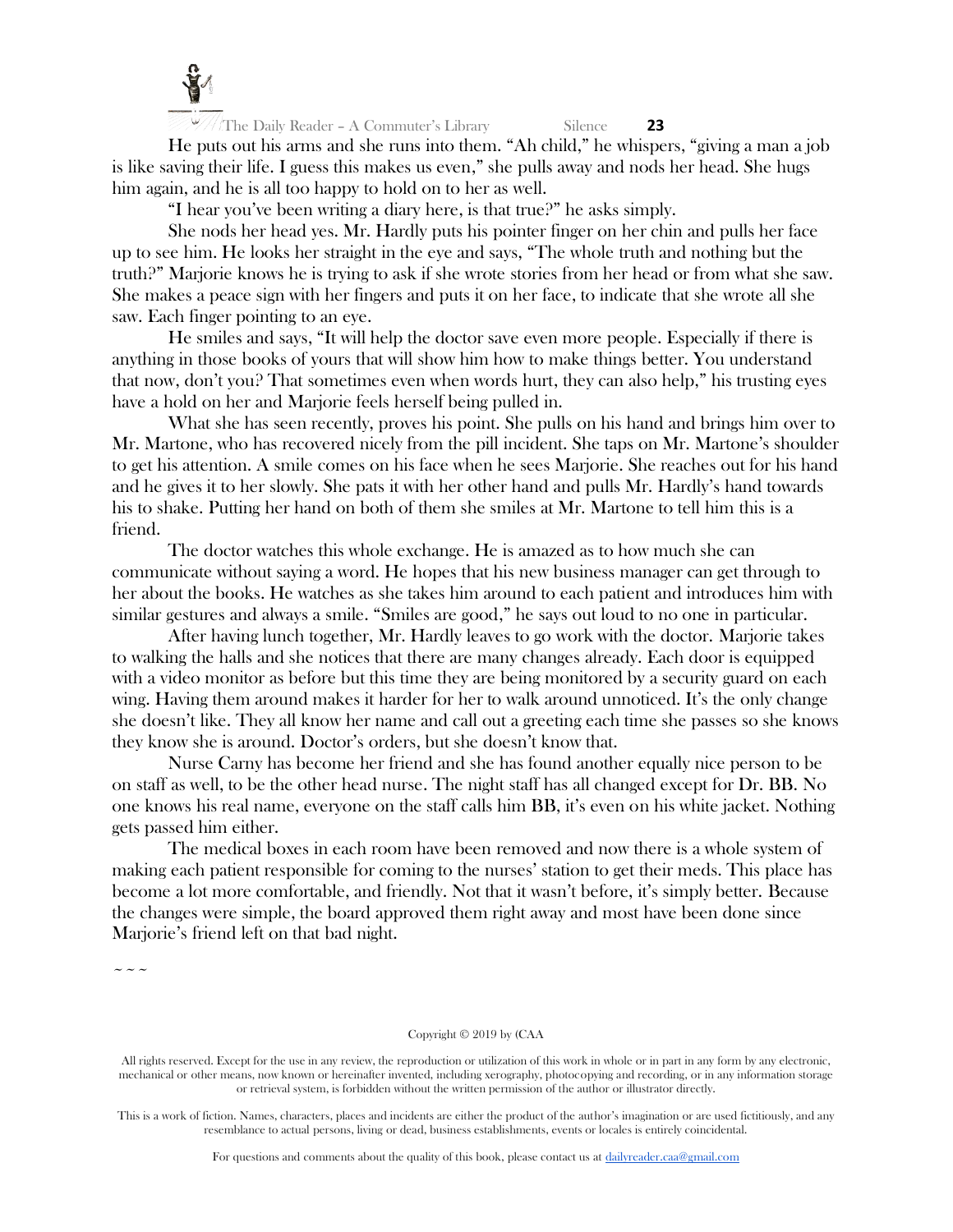

John finds his sister sitting under her willow tree. He calls her name and she all but jumps out of her skin. She doesn't even see Baily until after she finishes crying upon seeing John. 'He still loves me' she thinks to herself. Without any prompting he whispers in her ear, "You're the best sister ever. You can't get rid of me that easy." And he pulls away to show her Baily is home too. Today is not a day for self-control, her whimper into Baily's neck is barely audible, but the three men hear the sound of a tuba blast. Marjorie's father pulls out a blanket and sits down, John is next, then Baily and Marjorie, still holding Baily's hand.

Her father hands her a wrapped package. She looks around, it's not her birthday, what could this be? It's too big for a new journal. She rips it open and stops. Color pencils, she hasn't used these in years. The paper is heavy gauge and is in a spiral bound book. She questions her father with her eyes. "We thought you might want to express yourself in color. Like you used to do on the back porch at home. Remember how you would listen to music and draw what you heard?" he is speaking softly and trying to be encouraging.

Tears roll down her face uncontrollably. Feeling the colored pencils feels like home. Her dad would hang every picture she ever made in his office. People thought it was client's work because there was so many but he would proudly say, they are his daughter's.

She puts her fingers on her mouth and then on Baily's and shakes her head yes. Baily instantly starts to hum one of their favorite songs. She closes her eyes and falls into the rhythm of the tune. Slowly she picks up her colors and creates swirls and shapes that blend together to make a sound. She hands it to Baily with a black pencil and he writes the name of the song on it for her. The doctor has seen this take place from an agreed upon distance, and is astonished at how beautiful the picture is, he is also impressed with the strength of this family. They have never stopped being encouraging. He wishes more families would show this amount of care, maybe some of the patients could get to a better place emotionally if they knew someone cared. The idea sounds simple, but so many don't understand that being here shouldn't mean, being forgotten. He may need to find some long lost relatives or old friends to help each one out. Possibly even volunteers.

Marjorie stares at her work and gets an idea. She stands up and takes the picture from Baily. She starts to walk back to the building in a hurry, her family follows quickly. She scans the room and finds Mr. Martone. Softly, she taps his shoulder for the second time today, he looks up smiling at her again and she hands him her picture.

He stares at it and then questions her with his eyes. She points to the title, thinking that if anyone would know the rhythm, it will be him. He looks down and then back at the picture, down and then back again. His hand begins to move as if he is conducting the music himself. He follows her ebbs and waves of color with his eyes and he knows exactly what she is hearing at each change of color too.

With tears in his eyes he stands and extends a hand to her father. The men exchange glances and immediately understand each other. Her father now knows that Mr. Martone is deaf, and Mr. Martone understands that her father loves his daughter, beyond her silence. Baily has always had a beautiful voice so Marjorie tells him to sing it this time. Before he begins, he takes Mr. Martone's hand and places it on his neck so he can feel the vibrations. People around the

# Copyright © 2019 by (CAA

All rights reserved. Except for the use in any review, the reproduction or utilization of this work in whole or in part in any form by any electronic, mechanical or other means, now known or hereinafter invented, including xerography, photocopying and recording, or in any information storage or retrieval system, is forbidden without the written permission of the author or illustrator directly.

This is a work of fiction. Names, characters, places and incidents are either the product of the author's imagination or are used fictitiously, and any resemblance to actual persons, living or dead, business establishments, events or locales is entirely coincidental.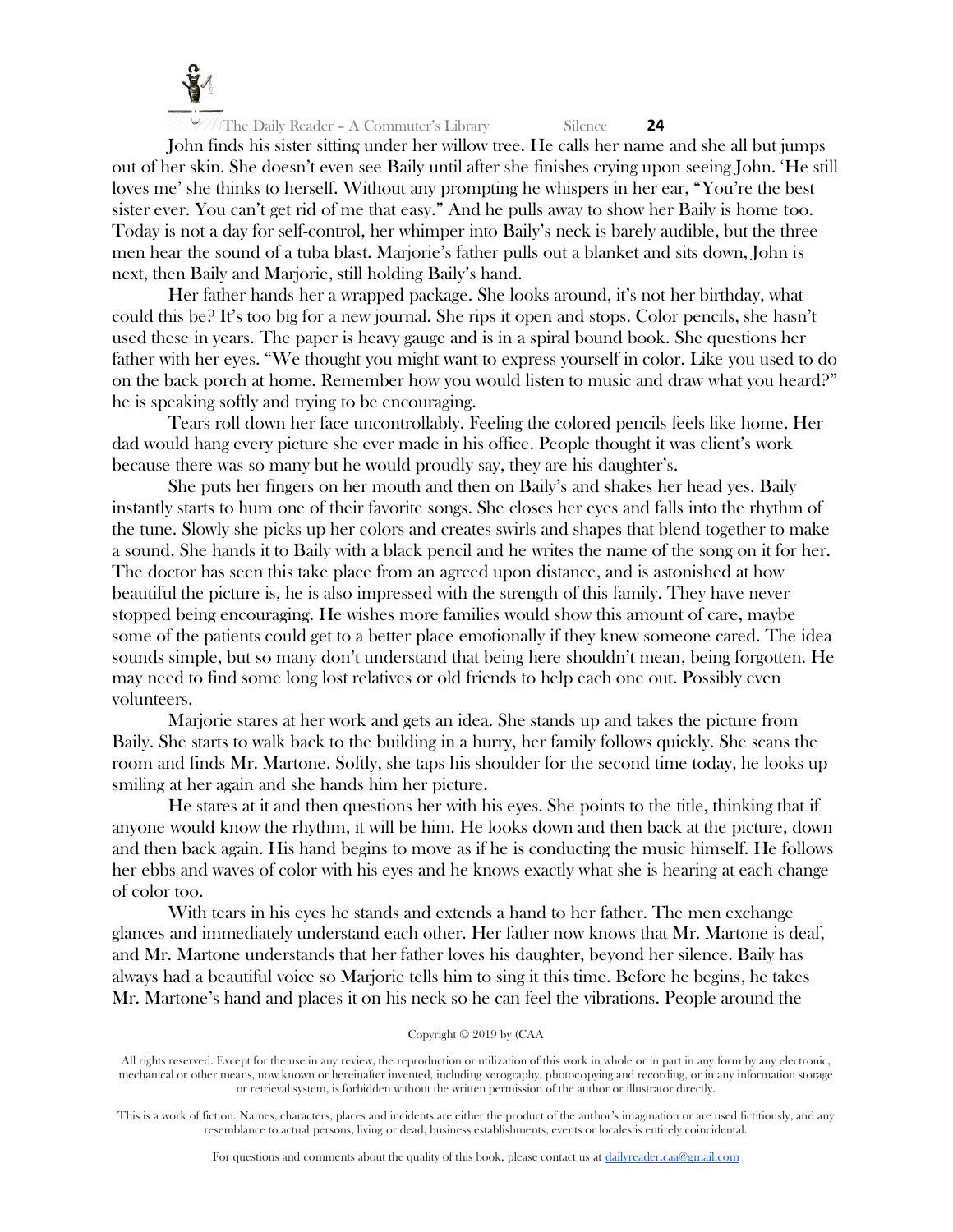

The Daily Reader – A Commuter's Library Silence **25** room are watching Baily sing and are enjoying him. No one knows why Mr. Martone is involved, they are simply enjoying the song. When he finishes everyone claps and so does Mr. Martone.

Baily and John walk back out to collect Marjorie's new supplies and their blanket. Marjorie holds onto her father's waist as if she never wants to let him leave. Today it's going to be particularly hard. Things are going well, if only they will stay that way. She still has fears about John.

Her father feels her heartbeat getting stronger and says goodbye to his new friend and walks his daughter to her room. The boys show up moments later. "Baily, show her the pictures we found at home," Baily takes out the picture of their father's brother with the birthmark on it. They don't tell her he is gone, they will do that another time. These gestures are understood without dialogue. Marjorie understands what they are trying to say but she saw the hatred in Leon's eyes, she can still picture him in front of her.

She can still remember the letter she received only a few short weeks after that.

Listen Little one – where has John been? He hasn't been at practice for three days, are you hiding him from me? If you are, that means you did something really, really bad and we all know that will only lead to you getting hurt or worse.

Once I'm done with you, your little brother will have taken his last breath. If you think it will be easy for me to get you, just think how much faster it will be to take care of him.

He had better be there tomorrow, or I'll know you are hiding him and I'll come find you. Yours always

Uncle Leon

Heheheheh

She can still hear his menacing voice in his written laughter. Marjorie looks around the room, they are watching her fall back into memories again. But this time no more. Nurse Carny told her that her words are doing good, so she will try once more. She takes out a paper and scratches on it for her dad. They know this means she is done with the visit because she usually gives them a parting letter.

She hands it to Baily this time and shakes her head yes. Baily takes out one of her new pencils and colors lightly over it right there and then.

Baily,

Look in our old hiding place, there is an envelope, it can be shared now.

M

He shakes his head and tells her, "Not to worry, I've got your back my dear sister." This is their code that he will keep it secret even after he gets it. They had a place in the back of the shed where they used to hide letters to each other. It was their way of telling each other secrets without anyone knowing. Some of which were very private. All letters were destroyed after being read.

When everyone leaves that day Marjorie's feelings of dread have diminished. So much so that she goes back to her room and takes out volume I of her journals. She walks quickly towards the doctor's office and knocks. This time she waits for the answer. When the doctor sees her, he tries not to look completely surprised. "Hello Marjorie, how can I help you today?"

# Copyright © 2019 by (CAA

All rights reserved. Except for the use in any review, the reproduction or utilization of this work in whole or in part in any form by any electronic, mechanical or other means, now known or hereinafter invented, including xerography, photocopying and recording, or in any information storage or retrieval system, is forbidden without the written permission of the author or illustrator directly.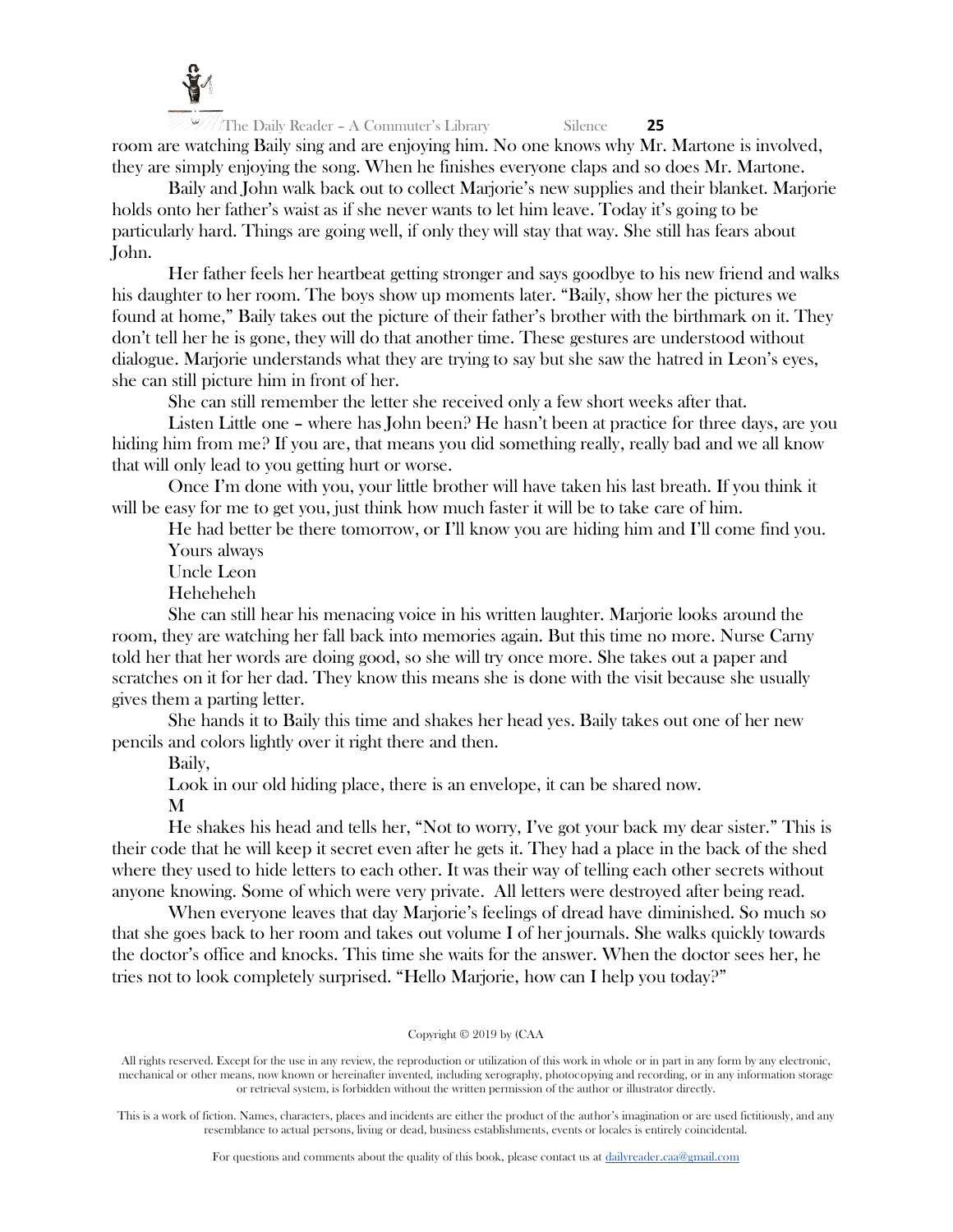

She nods yes, and hands him the book. Then she walks away. Finally, feeling proud that she kept all this information, and that someone will be able to use it the right way, to help others. She loved helping Mr. Martone today. She is thinking of making him another one tomorrow. He was so happy with today's picture.

The doctor takes the book and allows her to walk away without engaging her in conversation. He has a long night ahead of him, he sees there are around seventy-five pages in this journal alone. Who knows how many in the others? He will start with one.

Marjorie enjoys eating dinner with everyone today and she goes to bed relaxed for the first time since coming here.

The doctor spends hours poring over all she had written. Medication mishaps, cover ups from the night staff, who, thankfully, most are no longer with them. Instances where cleaning was ignored and the worst part was seeing how the staff interacted with each other. Not very professionally he notes.

He can't wait to get to volume II. However, he has to go home. He will share these books with his new business manager. Mr. Hardly has already found several places where things don't look on the up and up. Prices and quantities of items are not making sense. It's possible, with Marjorie's help, they will find other ways to improve and even clean up the facility.

 $\sim$   $\sim$   $\sim$   $\sim$ 

Two weeks have gone by since Marjorie first received her colors and her new drawing pad. Everyone in the facility has asked for a drawing, and she has given them exactly what they asked for. Even "the twins", they actually asked for different designs, after all, they aren't even related. The staff has asked her to make a couple for the front lobby as well as the community room. Marjorie spends her time under her willow tree with her colors. She is starting to feel like her old self again.

Mr. Hardly walks up to her with a smile. "Good afternoon, my friend, and what are you drawing today?" he asks.

Marjorie glances up from her work, not because she heard him, but because she feels his shadow on her. She pops out her earphones and is about to show him when he says, "ahhhh, another musical piece is it? For Mr. Martone I presume," he smiles

She nods, she has made him four so for. Each of his favorite pieces of music. He wrote them down for her and she has listened to them while drawing. This one is tough though, it's a long classical piece and she has to pick only one part of it to do, otherwise she will use up her whole pad of paper. She holds up her earpiece for Mr. Hardly to hear what she is doing.

He takes it from her hand and puts it in his ear. Listening for a moment, he smiles, "Ah good old Bach. A great classical writer. I know him well. My youngest daughter plays piano all the time. But that is not why I am here my dear," before he can present her with what he has, he sits down beside her, knowing this may be difficult he wants to be in position to run after her or grab her quickly.

Slowly he hands her today's newspaper. Marjorie takes it and unfolds it to reveal the front page. Uncle Leon is there in full color, she looks above his picture and reads; LOCAL

# Copyright © 2019 by (CAA

All rights reserved. Except for the use in any review, the reproduction or utilization of this work in whole or in part in any form by any electronic, mechanical or other means, now known or hereinafter invented, including xerography, photocopying and recording, or in any information storage or retrieval system, is forbidden without the written permission of the author or illustrator directly.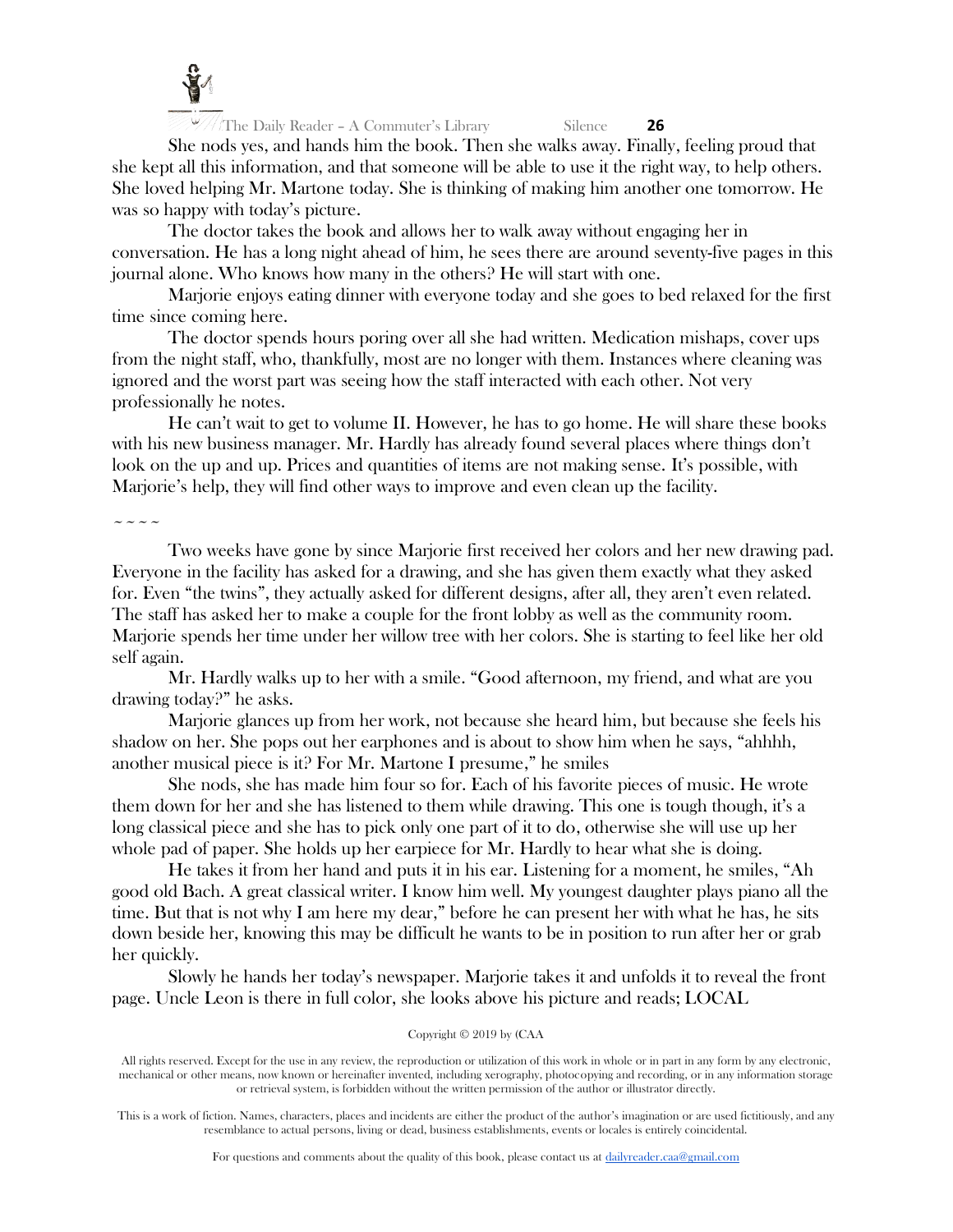

# The Daily Reader – A Commuter's Library Silence **27** BUSINESSMAN FOUND TO HAVE BEEN INVOLVED IN 4 ATTEMPTED RAPES, ONE ATTEMPTED DROWNING AND MULTIPLE DEATH THREATS.

One large tear rolls down Marjorie's cheek. Mr. Hardly puts his hand on her shoulder and whispers, "You did the right thing. The pictures were only the beginning. Once they started to investigate him, they found the other four incidents. You saved people again my good friend. His reign of terror is over," he stands when he sees how calm she is; before he actually leaves, he turns to say, "Your books have been a tremendous help to us. Myself, the good doctor and even the board of directors have gone through each one page by page. Soon there will be a lot of staff changes here but no one will ever know we received the information from you. They will think it's all me being the nosey new person I am. Don't you worry," he smiles at her.

She looks up and she reaches out and grabs his hand. She pulls on his hand towards her and lays it on her heart, then her cheek, then she kisses him ever so tenderly. She folds his fingers into his hand so he can hold on to her kiss.

Mr. Hardly stands dumbfounded, part of him wants to hug this brave young lady but the rest of him knows he can't right now. He settles for "putting the kiss" into his shirt pocket and pats it for safe keeping. Walking back through the doors of the community room, he sees her father and both brothers coming in, he simply shakes his head to indicate that she knows already. They all thought it was best that he gives her the news.

Baily pushes through everyone and runs to his sister's side, she jumps into his arms like a small child. Bialy holds on to her tightly, his head spinning, his heart pounding, hands sweating. "I'm sorry, I didn't know, sorry I didn't understand what you went through. I love you, you've always been my favorite girl," he whispers into her ear.

Marjorie's whimpers are coming to his ear as loud as a thunderstorm. It never felt so good to hear someone cry. John and their dad show up moments later and wait for them to release each other. When it doesn't look like it's going to happen, their father gently pulls them apart. Marjorie jumps from Baily's arms into her dad's arms.

Their favorite nurse, Nurse Carny, comes by to say hello. "You have another visitor Marjorie, can I send her out here or should I ask her to wait?"

Marjorie looks at her new friend and smiles, she thinks to herself that Carny said *her* which means her old friend is here for a visit. She stands straight up and stamps her foot down while pointing to the ground.

Carny laughs, "Ok, I get it, right now, huh?" she walks away laughing. Baily is the first to pick up on what they all saw. "Hey Marj, do you think it's your old friend from across the hall?" The other men nod in agreement. Marjorie simply smiles.

John points to the door and says, "Actually there are two of them here."

Everyone turns towards the doors. Marjorie sees her old friend and she is smiling but there is another girl standing behind her hiding her face. Could she know her? Marjorie shakes her head no.

Big hugs are given with apologies for not coming back sooner. Marjorie's friend talks so fast John starts to laugh. Marjorie lovingly hits him on the shoulder. Her friend takes a deep breath and says; "Marjorie, I believe you know my cousin. Annie. You met a long time ago in camp and then

# Copyright © 2019 by (CAA

All rights reserved. Except for the use in any review, the reproduction or utilization of this work in whole or in part in any form by any electronic, mechanical or other means, now known or hereinafter invented, including xerography, photocopying and recording, or in any information storage or retrieval system, is forbidden without the written permission of the author or illustrator directly.